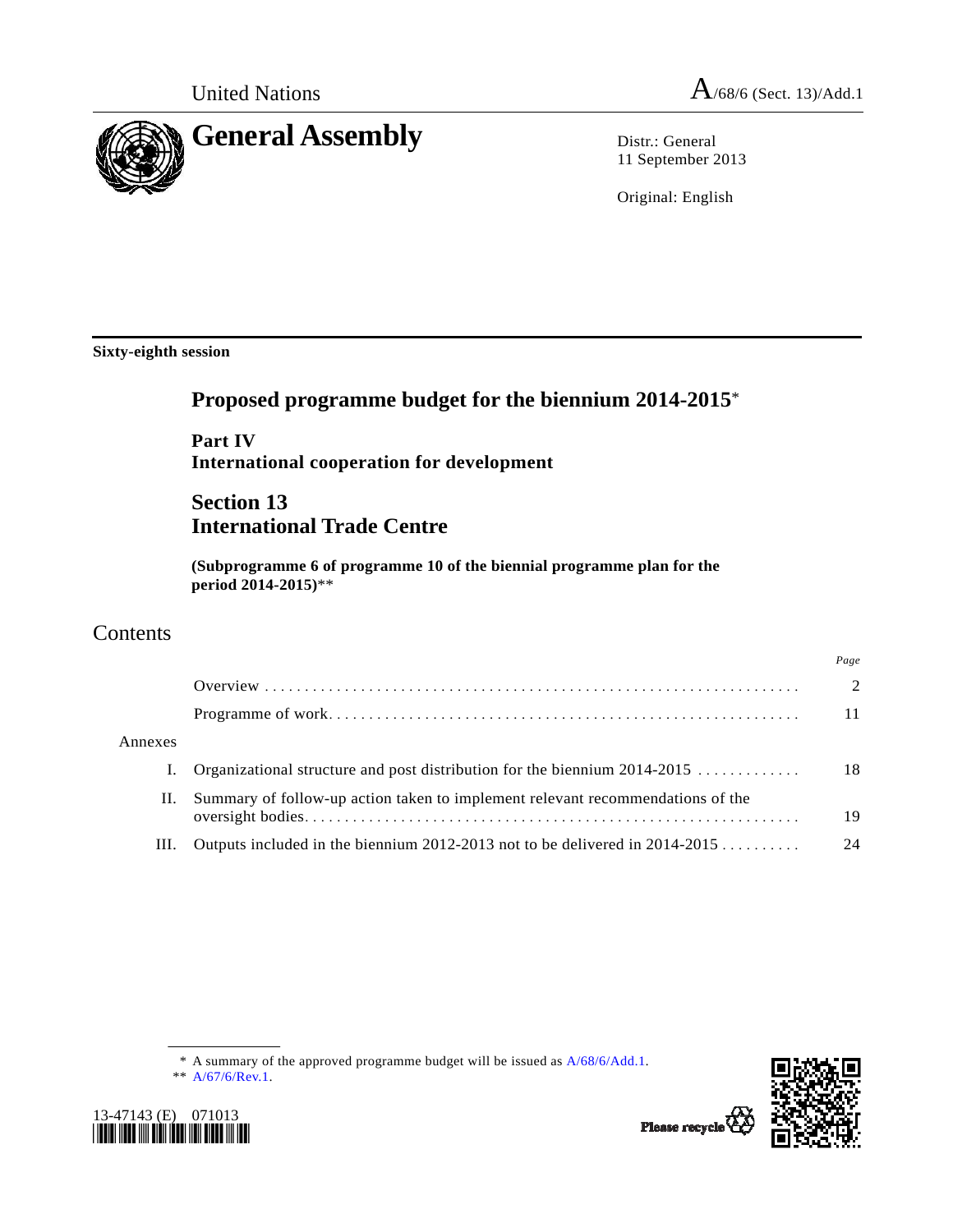## **Overview**

(United States dollars)

#### Table 13.1 **Financial resources**

| 40 141 800 |
|------------|
| (1159200)  |
| (1159200)  |
| 38 982 600 |
|            |

*a* At 2012-2013 revised rates.

#### Table 13.2 **Post resources**

|                                     | <i>Number</i> | Level                                                                                          |
|-------------------------------------|---------------|------------------------------------------------------------------------------------------------|
| Regular budget                      |               |                                                                                                |
| Approved for the biennium 2012-2013 |               | 162 1 ASG, 1 D-2, 5 D-1, 20 P-5, 30 P-4, 20 P-3, 14 P-2/1,<br>71 GS (OL)                       |
| Abolishment                         | (2)           | 2 GS (OL) in the Office of the Executive Director and in the<br>Division of Market Development |
| Proposed for the biennium 2014-2015 | 160           | 1 ASG, 1 D-2, 5 D-1, 20 P-5, 30 P-4, 20 P-3, 14 P-2/1,<br>69 GS (OL)                           |

### **Overall orientation**

- 13.1 The International Trade Centre (ITC) is the joint technical cooperation agency of the United Nations and the World Trade Organization (WTO) for business aspects of trade development. Originally created by the General Agreement on Tariffs and Trade (GATT) in 1964, ITC has operated since 1968 under the joint auspices of GATT/WTO and the United Nations, the latter acting through the United Nations Conference on Trade and Development (UNCTAD). ITC is the focal point for technical assistance and cooperation activities in the trade promotion field within the United Nations system of assistance to developing countries, as affirmed by the Economic and Social Council in its resolution 1819 (LV). The Centre is responsible for the implementation of subprogramme 6, Operational aspects of trade promotion and export development, of programme 10, Trade and development, of the biennial programme plan for the period 2014-2015.
- 13.2 The Centre is expressly mandated to foster sustainable economic development and contribute to achieving the Millennium Development Goals in developing countries and countries with economies in transition through trade and international business development. The Centre's interventions concentrate on three strategic objectives: (a) strengthening the integration of the business sector into the global economy through trade intelligence and enhanced support to policymakers; (b) enhancing trade support institutions and policies for the benefit of exporting enterprises; and (c) strengthening the export capacity of enterprises to respond to market opportunities. The critical importance of trade and private sector development, as well as the central role of ITC in the Aid for Trade initiative and its implementation at the country level,

*Note*: The following abbreviations are used in tables and charts: ASG, Assistant Secretary-General; GS, General Service; LL, Local level; NPO, National Professional Officer; OL, Other level; RB, regular budget; XB, extrabudgetary.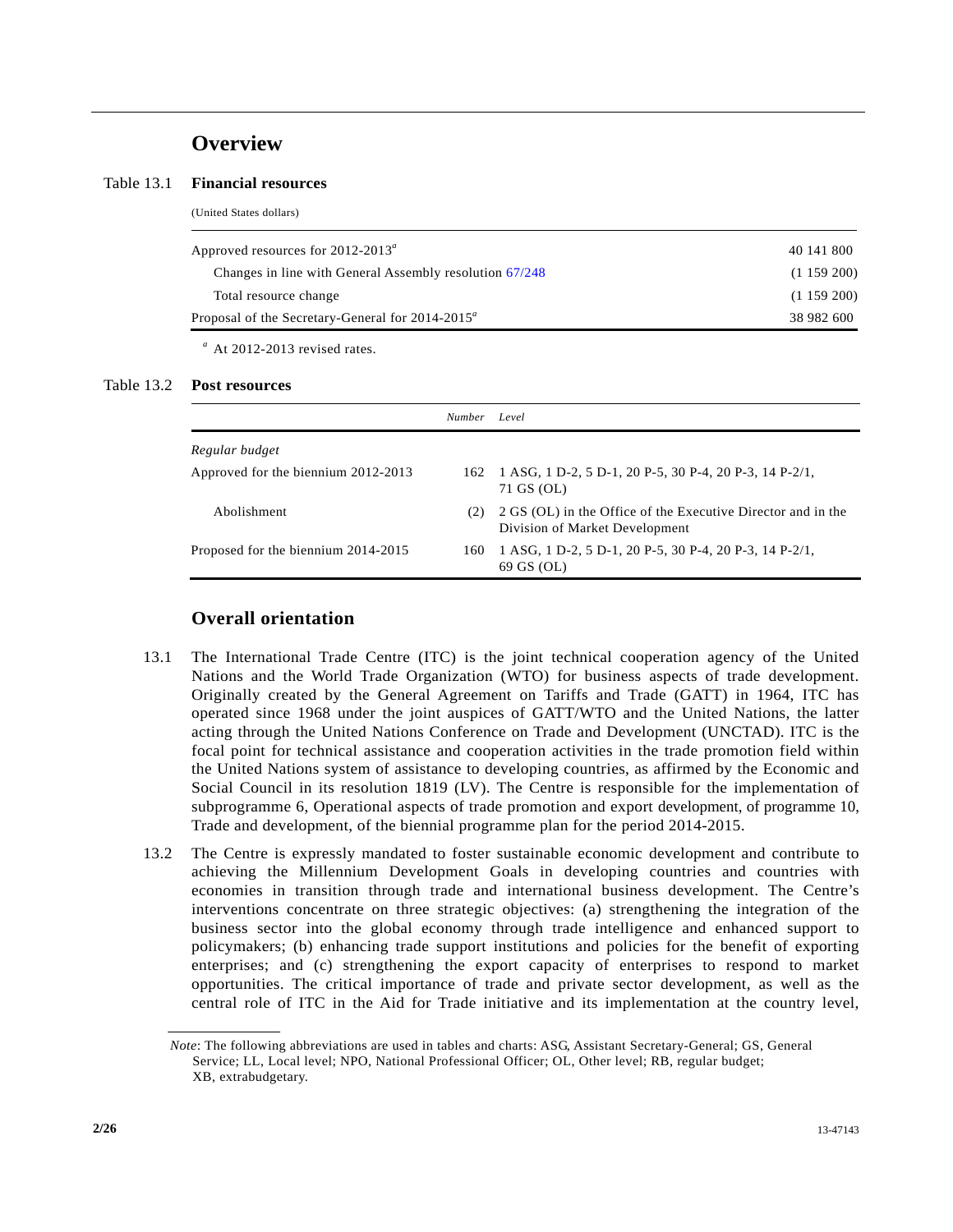continue to gain recognition in development forums. Consequently, ITC is called upon to deliver higher levels of trade-related technical assistance.

- 13.3 Following recent economic turbulence and financial uncertainties in Europe, growth in world trade slowed to 2 per cent in 2012 and is forecast to reach just 3.3 per cent in 2013. The future remains uncertain in the light of persistent high unemployment, and lower output in developed countries, reducing demand for imported goods. Partly as a result of low demand in developed countries, growth in emerging markets has also decelerated during 2013.
- 13.4 In this context, Aid for Trade becomes a critical response, helping countries to overcome the consequences of the crisis, to reduce poverty and to move to a sustainable growth pattern through export development. It is concerning to note that in 2011 and 2012 official development assistance (ODA) fell for the first time since 1997. Aid for Trade commitments also fell in 2011, declining 14 per cent to \$41.5 billion. However, this decline was mainly in the development of hard infrastructure. Trends suggest a shift towards a greater focus on private sector development, regional integration and value chain promotion. This new focus is entirely in line with the mandate and strategic objectives of ITC.
- 13.5 The importance of trade as a major contributor to development and the corresponding need for capacity-building activities focused on the private sector have been fully recognized in the outcomes of various United Nations summits and other international forums. The thirteenth ministerial meeting of UNCTAD, held in Doha in April 2012, highlighted the importance of trade promotion and export development as a contributor to development-centred globalization. The Fourth Global Review of Aid for Trade, held in Geneva in July 2012, highlighted that the increasing fragmentation of production processes through the proliferation of global value chains offers developing countries new trading opportunities, but also presents risks and that trade-related programmes should take the broader policy environment into account.
- 13.6 The Declaration of the Fourth Ministerial Conference of WTO, held in Doha in November 2001, reaffirmed the support of the Conference for the valuable work of ITC and called for its enhancement. The statement adopted at the Sixth Ministerial Conference, held in Hong Kong, China, in December 2005, concluded with a reaffirmation of the role of the Centre, encouraging all members "to cooperate with the International Trade Centre, which complements WTO work by providing a platform for business to interact with trade negotiators, and practical advice for small and medium-sized enterprises to benefit from the multilateral trading system". At the Eighth Ministerial Conference, held in December 2011, ministers reaffirmed the value of the work of the Centre in improving and enhancing trade support institutions and policies for the benefit of exporting efforts, and in strengthening the export capacity of enterprises to respond to market opportunities. ITC continues to work closely with its partners in the lead up to the Ninth Ministerial Conference, to be held in Bali in December 2013.
- 13.7 All ITC technical assistance projects support the global partnership for development, Millennium Development Goal 8, and, in particular target 12, which calls for developing further an open, rulebased, predictable, non-discriminatory trading and financial system. In addition, specific ITC projects address Millennium Development Goals 1, 3 and 7. During the biennium 2014-2015, the Centre will continue to implement a strategy to ensure that the benefits of trade generated by technical assistance and cooperation activities: (a) target vulnerable groups, in particular poor communities, to assist the eradication of poverty (Goal 1); (b) enhance the economic empowerment of women (Goal 3) and young people; and (c) support the preservation of the environment (Goal 7). The Centre will also keep abreast of developments towards a post-Millennium Development Goals agenda to ensure that its technical assistance addresses future sustainability goals.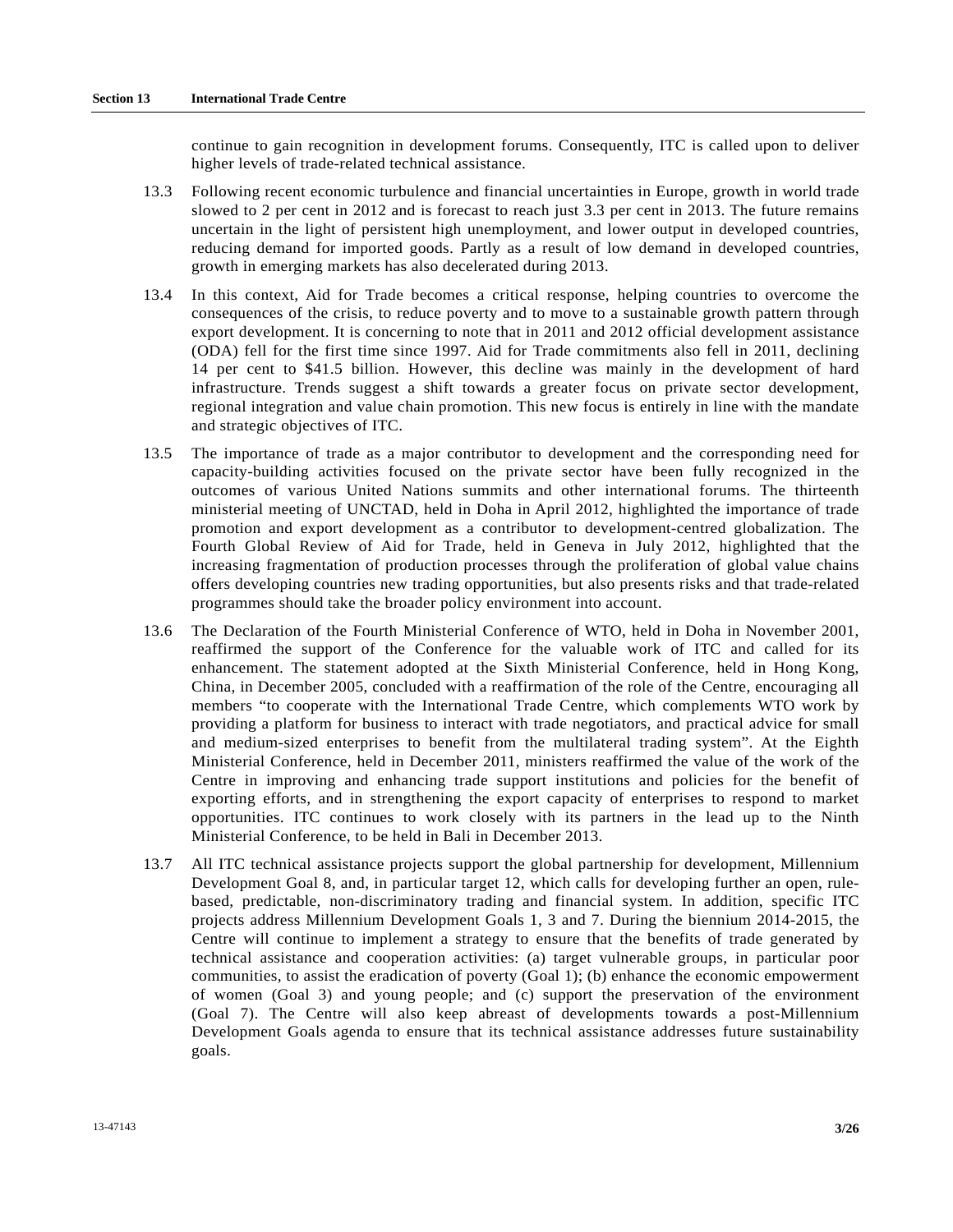- 13.8 In order to maintain its activities, ITC will continue to rationalize existing regular budget resources to support applied research, tools and product and programme development. Regular budget resources are utilized mainly for the gathering and analysis of market information and commercial opportunities and the development of generic tools for subsequent adaptation and application by individual enterprises or by partner organizations in developing countries and countries with economies in transition. This applied research focus ensures that ITC technical cooperation is of a high standard and that the lead time for and costs of input delivery at the field level are effectively reduced. Increasing use is being made of information and communications technology as a means of supporting research and delivering technical assistance inputs. Demand for ITC technical assistance continues to outpace available resources, thereby leading ITC to find innovative ways to deliver its assistance.
- 13.9 The programme of work of ITC is reviewed annually by the Joint Advisory Group of the International Trade Centre, the main intergovernmental policy forum of the Centre, which is open to members of UNCTAD and WTO. The WTO General Council and the UNCTAD Trade and Development Board review the report, including recommendations, of the Joint Advisory Group annually.
- 13.10 At its 46th annual meeting, in May 2012, the Joint Advisory Group endorsed a new strategic plan for 2012-2015 and a new corporate logical framework for 2014-2015. The latter, which was submitted in subprogramme 6 of programme 10 of the biennial programme plan for the period 2014-2015, was reviewed by the Committee for Programme and Coordination at its fifty-third session, in June 2013 (see [A/68/16\)](http://undocs.org/A/68/16).
- 13.11 In order to remain relevant in the dynamic arena of international trade and development cooperation, it is important for organizations such as ITC to be aware of changes in the priorities and needs of developing countries and adjust their goals when relevant. Accordingly, the new strategic plan and corporate logical framework builds on previous frameworks in that it maintains the focus on the three client groups of ITC: policymakers, trade support institutions and enterprises. However, it goes one step further by integrating an expected accomplishment related to the provision of trade intelligence, the original motive for the establishment of the Centre; it enables gender-disaggregated monitoring of outcomes to ensure that ITC adequately targets women and women-owned enterprises through its technical assistance; and it outlines the Centre's ambition to gradually move from outcome to impact measurement.
- 13.12 The strategic plan for 2012-2015 provides the narrative for the Centre's corporate path to achieving its objectives for 2014-2015. In this regard, the plan lays out several key milestones for the period relating to:
	- (a) Preparatory work for the implementation of an impact-oriented corporate logical framework in future bienniums. Key milestones to be achieved in this regard will be to:
		- (i) Deepen methodologies for gender-based analysis of the use and impact of awarenessrelated activities;
		- (ii) Measure baselines of the trade support institution multiplier effect based on ITC observed activities;
		- (iii) Refine statistical indicators to capture the social (labour and gender) impact of ITC programmes and measure the organization baselines;
	- (b) Corporate efficiency efforts. Key milestones to be achieved in this regard will be to:
		- (i) Complete implementation of the United Nations enterprise resource planning system (Umoja);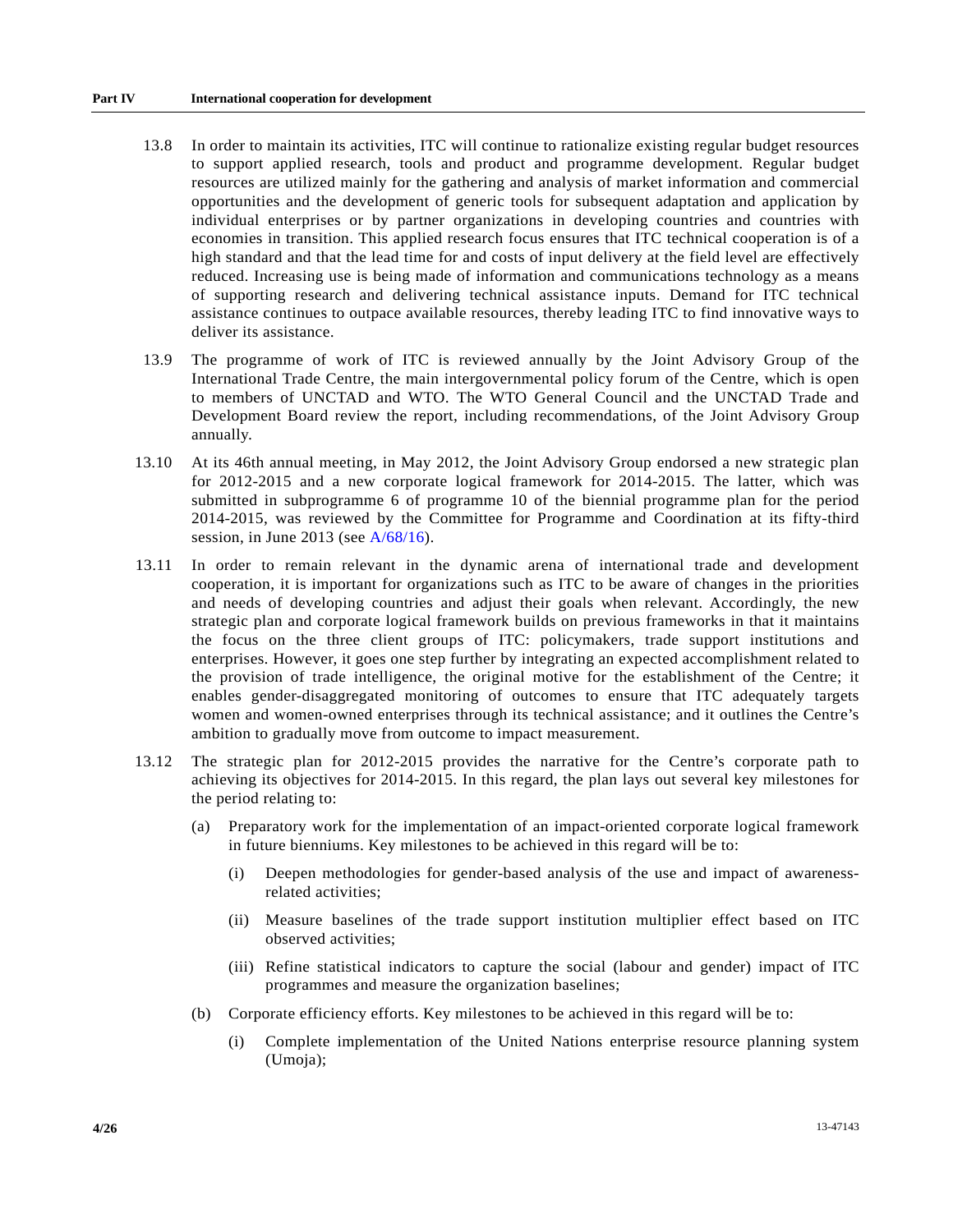- (ii) Prepare financial statements under the International Public Sector Accounting Standards (IPSAS);
- (c) Corporate investment targets for innovation in new programmes and products. Key milestones to be achieved in this regard will be to:
	- (i) Capitalize on lessons learned from the benchmarking platform to improve the ITC needs assessment methodologies and offer of services to trade support institutions;
	- (ii) Leverage opportunities through new South-South partnerships to promote transfer of specific trade promotion solutions from emerging developing countries to most vulnerable countries;
	- (iii) Pursue new sector niches and fields of competence for trade-related technical assistance activities, especially in trade in services and creative industries;
	- (iv) Increase and mainstream the use of information technology-enabled solutions, namely, e-learning and distance learning, in trade-related technical assistance activities, for instance, to reduce the transaction costs of accessing markets for women-owned enterprises;
	- (v) Encourage new innovative research and programmes to promote inclusiveness in trade promotion policies by, for instance, expanding "ethical trade" and corporate social responsibility initiatives in new sectors and identifying new value zones, sectors and services contributing to development;
- (d) Direction of the evolution of the trade-related technical assistance portfolio. Key milestones to be achieved in this regard will be to:
	- (i) Increase the reach and impact of ITC advocacy and publication activities through regular public debates and easy-access publications;
	- (ii) Contribute to the Transparency in International Trade partnership with UNCTAD, the African Development Bank and the World Bank in order to maintain global leadership and state-of-the-art delivery of trade intelligence tools;
	- (iii) Capitalize on lessons learned in promoting public-private collaboration in national policies and strategies, including the promotion of a regional integration agenda;
	- (iv) Develop partnerships with other multilateral and bilateral agencies to leverage the Centre's impact in private-sector strengthening programmes;
	- (v) Implement new fundraising and portfolio management strategies.
- 13.13 In delivering its programmes, ITC will continue in its endeavour to provide client countries with high-quality, low-cost services and programmes, tailor-made to their specific needs and circumstances, and the assurance of the sustainability of its actions for the long term. A key factor in the strategy of ITC is the continuous refinement of its tools and methodologies to ensure that the technical assistance provided is constantly aligned with the rapidly evolving needs of the world trading system.
- 13.14 In addition to the continued application of quality assurance at the project design phase, ITC will also continue to enhance its approach to needs assessment to frame a dialogue with partners in client countries around the country's or region's main development objectives and trade-related needs, which will guide the Centre's contribution to these objectives in the medium to long term. The approach of ITC to project design will generate, in close consultations with country and regional stakeholders, results-oriented interventions around key impact areas in the form of large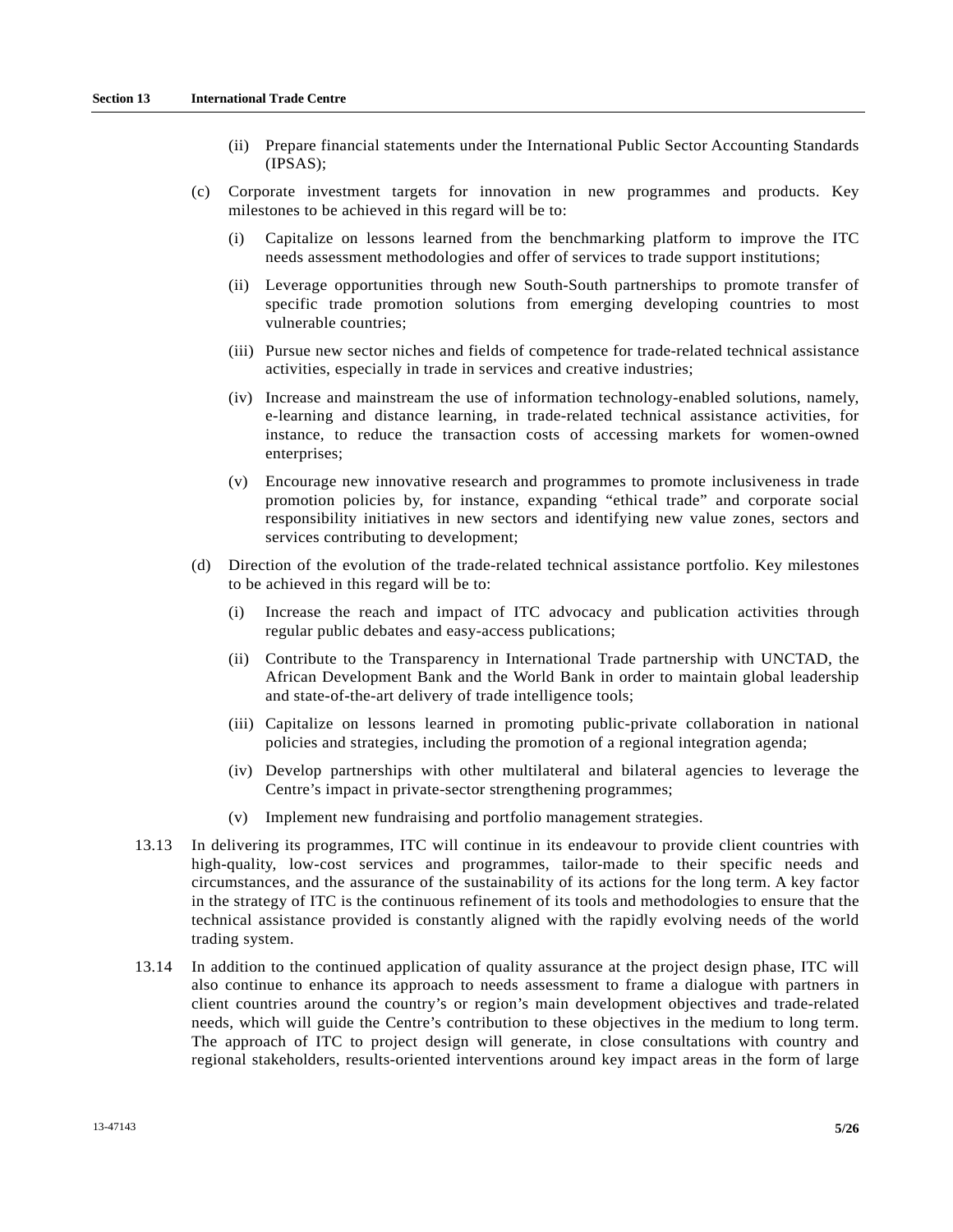projects or programmes. This enhanced approach to needs assessment and project design combines ITC expertise in results-oriented technical assistance with key development objectives identified in partnership with client countries to achieve maximum impact.

 13.15 In remaining committed to the support of least developed countries, landlocked developing countries, small island developing States and sub-Saharan Africa, ITC has surpassed its target of spending 50 per cent of its extrabudgetary funds for the benefit of those countries. In 2012, 59 per cent of region- or country-specific technical assistance was focused on those beneficiaries. The needs, priorities and absorption capacities of those countries are specific and ITC technical assistance will be tailored to their unique requirements. In addition, particular emphasis will be placed on regional integration and regional trade opportunities. ITC will maintain regular consultations with regional economic commissions and relevant country groups in this regard. In terms of geographic focus, Africa will continue to be the recipient of the largest share of ITC technical assistance during the biennium 2014-2015.

### **Overview of resources**

- 13.16 In line with the administrative arrangements for the International Trade Centre, endorsed by the General Assembly in its resolution [59/276](http://undocs.org/A/RES/59/276), the present report contains resource requirements for ITC in Swiss francs. The overall resources proposed for the biennium 2014-2015 for the present section amount to SwF 73,209,300, before recosting, at an exchange rate of SwF 0.939 to \$1.00, reflecting a net decrease of SwF 2,177,000 (or 2.9 per cent) compared with the 2012-2013 budget at revised rates. The change in the level of resources is in line with General Assembly resolution [67/248](http://undocs.org/A/RES/67/248).
- 13.17 Miscellaneous income from various sources for the biennium 2014-2015 is projected at SwF 400,000, reflecting a decrease of SwF 100,000 (or 20.0 per cent) compared with income received in the biennium 2012-2013, resulting from lower prevailing interest rates.
- 13.18 Table 13.4 below shows the requirements for the biennium 2014-2015, expressed in Swiss francs, after recosting, in which it is detailed that the share of each parent organization of the ITC budget is estimated at SwF 36,940,850 (i.e., 50 per cent of SwF 73,881,700), after taking into account miscellaneous income amounting to SwF 400,000, equivalent to \$39,340,630.

#### Table 13.3 **Financial resources by component (full budget)***<sup>a</sup>*

(Thousands of Swiss francs)

(1) *Regular budget*

*(Equal share of the contribution by each parent organization)<sup>b</sup>*

|                                           |                                       |                                               |                                                                                       |                                                       | Resource change              |                                                                  |               |                  |                  |                                  |                       |
|-------------------------------------------|---------------------------------------|-----------------------------------------------|---------------------------------------------------------------------------------------|-------------------------------------------------------|------------------------------|------------------------------------------------------------------|---------------|------------------|------------------|----------------------------------|-----------------------|
| Component                                 | 2010-2011<br>expenditure <sup>c</sup> | 2012-2013<br>resources<br>at revised<br>rates | <b>Technical</b><br>adjustment<br>(delayed<br><i>impact and</i><br>non-<br>recurrent) | New<br>mandates<br>and inter-<br>component<br>changes | with<br>resolution<br>67/248 | In line Reflected<br>in budget<br>outline<br>report <sup>a</sup> |               | Total Percentage | Total<br>before  | recosting Recosting <sup>e</sup> | 2014-2015<br>estimate |
| Programme of work                         |                                       |                                               |                                                                                       |                                                       |                              |                                                                  |               |                  |                  |                                  |                       |
| Subprogramme 6,                           |                                       |                                               |                                                                                       |                                                       |                              |                                                                  |               |                  |                  |                                  |                       |
| Operational aspects of                    |                                       |                                               |                                                                                       |                                                       |                              |                                                                  |               |                  |                  |                                  |                       |
| trade promotion and<br>export development |                                       | 68 753.1 75 386.3                             |                                                                                       |                                                       | $-$ (2 177.0)                |                                                                  | $-$ (2 177.0) |                  | $(2.9)$ 73 209.3 | 1 0 7 2 . 3                      | 74 281.7              |
| <b>Subtotal</b>                           |                                       | 68 753.1 75 386.3                             |                                                                                       | $\overline{\phantom{0}}$                              | (2177.0)                     |                                                                  | $-$ (2 177.0) |                  | $(2.9)$ 73 209.3 | 1 0 7 2 . 3                      | 74 281.7              |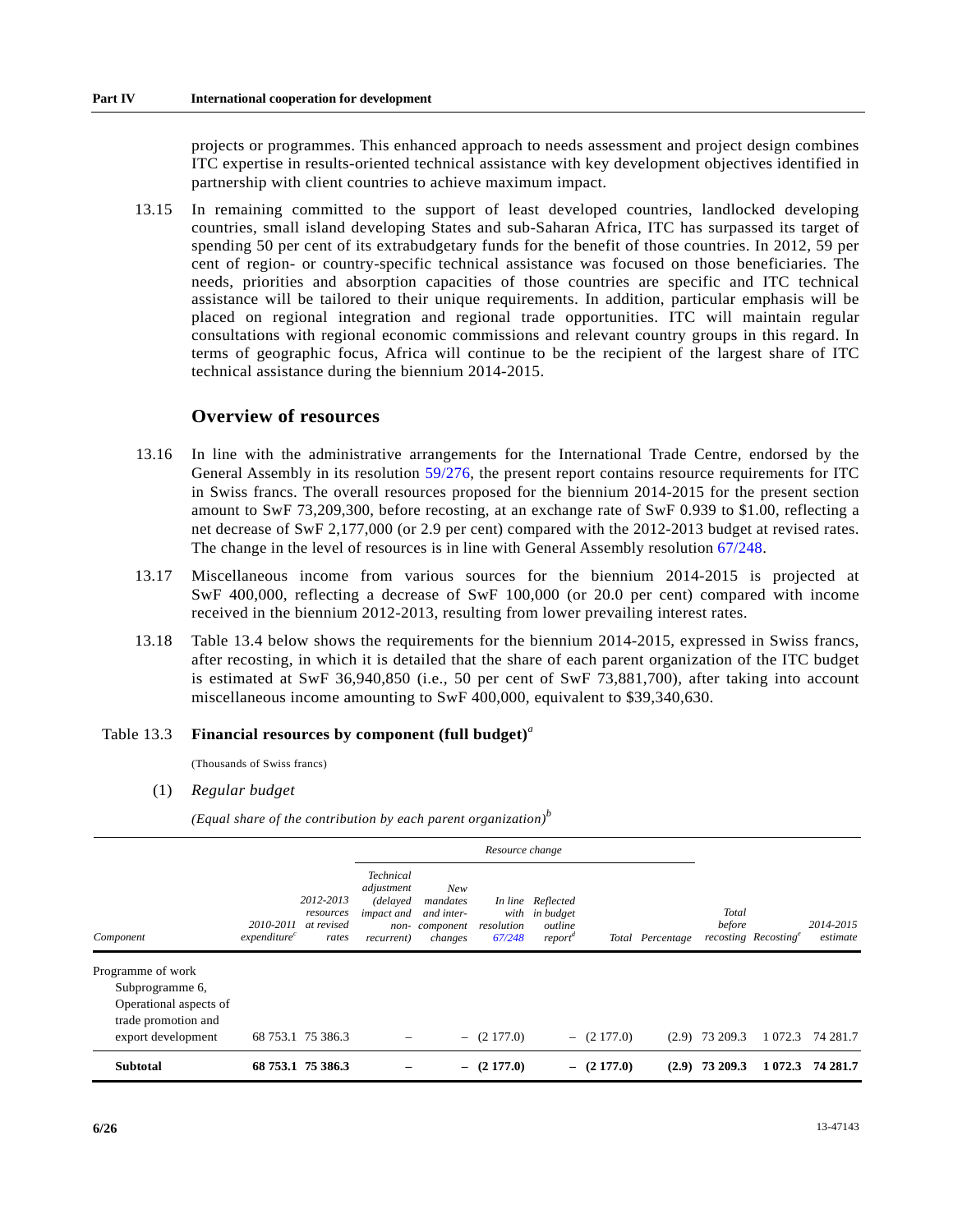#### (2) *Extrabudgetary*

| Component             | 2010-2011<br>expenditure | 2012-2013<br>estimate | 2014-2015<br>estimate |
|-----------------------|--------------------------|-----------------------|-----------------------|
| Programme of work     | 80 948.4                 | 76 015.1              | 82 632.0              |
| <b>Subtotal</b>       | 80 948.4                 | 76 015.1              | 82 632.0              |
| Total $(1)$ and $(2)$ | 149 701.5                | 151 401.4             | 156 913.7             |

<sup>a</sup> An exchange rate of SwF 0.939 to \$1.00 is used to determine the United States dollar equivalent.

 $b$  United Nations and World Trade Organization.

<sup>*c*</sup> Overall level of expenditure incurred in Swiss francs, of which the United Nations share amounts to SwF 34,376,550, equivalent to \$36,257,500.<br>
<sup>d</sup> A/67/529 and Corr.1.

<sup>e</sup> Preliminary recosting in Swiss francs equivalent to \$1,142,000 at the rate of SwF 0.939 to \$1.00, of which the United Nations share (50 per cent) has been presented in [A/68/6 \(Sect. 13\)](http://undocs.org/A/68/6(Sect.13)), table 13.3.

#### Table 13.4 **Estimated resource requirements (full budget and equal contribution by each parent organization)***a,b*

(Thousands of Swiss francs)

|                                                    |                                       |                                      | Resource changes                                             |                                                                             |               |                                                                       |               |                  |                        |                                                           |  |
|----------------------------------------------------|---------------------------------------|--------------------------------------|--------------------------------------------------------------|-----------------------------------------------------------------------------|---------------|-----------------------------------------------------------------------|---------------|------------------|------------------------|-----------------------------------------------------------|--|
| Component                                          | 2010-2011<br>expenditure <sup>c</sup> | 2012-2013<br>resources<br>at revised | Technical<br>adjustment<br>(delayed)<br>rates non-recurrent) | New<br>mandates<br>and inter-<br>impact and component resolution<br>changes | 67/248        | In line Reflected<br>with in budget<br>outline<br>report <sup>d</sup> |               | Total Percentage | <b>Total</b><br>before | 2014-2015<br>recosting Recosting <sup>e</sup><br>estimate |  |
| Posts                                              | 52 479.3                              | 60 309.0                             |                                                              | $-$                                                                         | (469.1)       | $-$                                                                   | (469.1)       |                  | $(0.8)$ 59 839.9       | 1 072.3 60 912.3                                          |  |
| Non-post                                           | 16 273.8                              | 15 077.3                             |                                                              |                                                                             | $- (1707.9)$  |                                                                       | $- (1707.9)$  |                  | $(11.3)$ 13 369.4      | $-13369.4$                                                |  |
| <b>Subtotal</b>                                    |                                       | 68 753.1 75 386.3                    |                                                              |                                                                             | $-$ (2 177.0) |                                                                       | $-$ (2 177.0) |                  | $(2.9)$ 73 209.3       | 1 072.3 74 281.7                                          |  |
| Less miscellaneous<br>income                       |                                       | 500.0                                |                                                              |                                                                             |               |                                                                       | (100.0)       | (20.0)           | 400.0                  | 400.0                                                     |  |
| Net amount to be shared<br>by parent organizations |                                       | $-74886.3$                           |                                                              |                                                                             |               |                                                                       |               |                  |                        | $-73881.7$                                                |  |
| Contribution by each<br>parent organization        |                                       | $-37443.1$                           |                                                              |                                                                             |               |                                                                       |               |                  |                        | $-36940.9$                                                |  |

<sup>a</sup> An exchange rate of SwF 0.939 to \$1.00 is used to determine the United States dollar equivalency.

 $\overset{b}{ }$  United Nations and World Trade Organization.

<sup>c</sup> Overall level of expenditures incurred in Swiss francs, of which the United Nations share amounts to SwF 34,376,550,

equivalent to \$36,257,500. *<sup>d</sup>* [A/67/529](http://undocs.org/A/67/529) and Corr.1. *<sup>e</sup>*

 $^e$  Preliminary recosting in Swiss francs equivalent to \$1,142,000 at the rate of SwF 0.939 to \$1.00, of which the United Nations share (50 per cent) has been presented in [A/68/6 \(Sect. 13\)](http://undocs.org/A/68/6(Sect.13)), table 13.3. The recosting against post resources is indicative and for presentation purposes.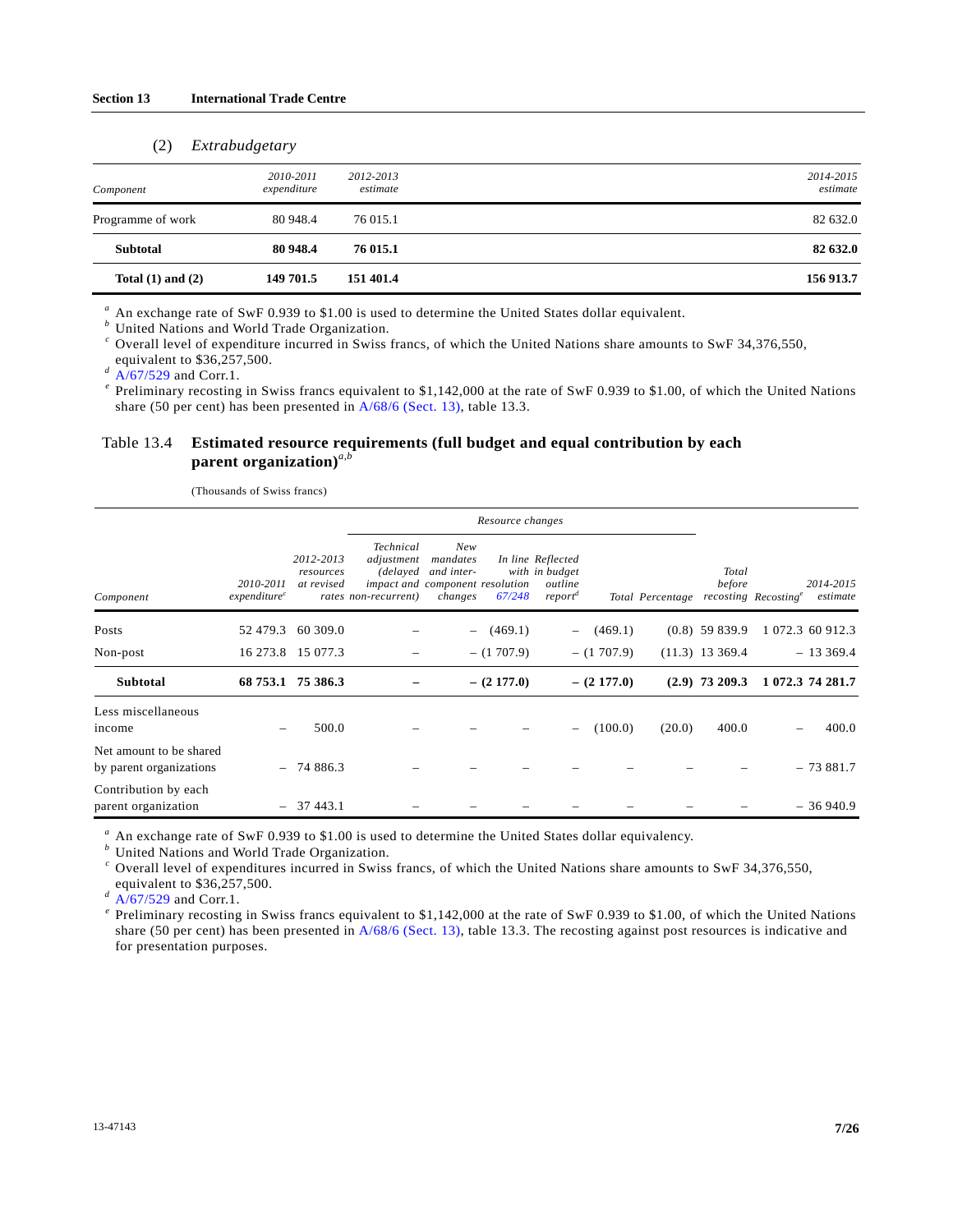|                         | Established<br>regular budget |           | Temporary posts |           |                             |                          |           |           |  |
|-------------------------|-------------------------------|-----------|-----------------|-----------|-----------------------------|--------------------------|-----------|-----------|--|
|                         |                               |           | Regular budget  |           | Extrabudgetary <sup>a</sup> |                          | Total     |           |  |
| Category                | 2012-2013                     | 2014-2015 | 2012-2013       | 2014-2015 | 2012-2013                   | 2014-2015                | 2012-2013 | 2014-2015 |  |
| Professional and higher |                               |           |                 |           |                             |                          |           |           |  |
| ASG                     | $\mathbf{1}$                  | 1         |                 |           |                             |                          | 1         | 1         |  |
| $D-2$                   | $\mathbf{1}$                  | 1         |                 |           |                             |                          | 1         | 1         |  |
| $D-1$                   | 5                             | 5         |                 | -         | $\mathbf{1}$                | 1                        | 6         | 6         |  |
| $P-5$                   | 20                            | 20        |                 | -         | 2                           | $\overline{c}$           | 22        | 22        |  |
| $P-4/3$                 | 50                            | 50        |                 |           | 6                           | 6                        | 56        | 56        |  |
| $P-2/1$                 | 14                            | 14        |                 |           |                             | $\overline{\phantom{0}}$ | 14        | 14        |  |
| <b>Subtotal</b>         | 91                            | 91        |                 |           | 9                           | 9                        | 100       | 100       |  |
| <b>General Service</b>  |                               |           |                 |           |                             |                          |           |           |  |
| Other level             | 71                            | 69        |                 |           | 11                          | 11                       | 82        | 80        |  |
| <b>Subtotal</b>         | 71                            | 69        |                 |           | 11                          | 11                       | 82        | 80        |  |
| <b>Total</b>            | 162                           | 160       |                 |           | 20                          | 20                       | 182       | 180       |  |

### Table 13.5 **Post resources (full budget)**

*a* The 20 posts are funded from programme support costs.

### **Changes in line with General Assembly resolution [67/248](http://undocs.org/A/RES/67/248)**

 13.19 Resource changes of SwF 2,177,000 are proposed in line with General Assembly resolution [67/248,](http://undocs.org/A/RES/67/248) as outlined in table 13.6 below.

### Table 13.6 **Resource changes in line with General Assembly resolution [67/248](http://undocs.org/A/RES/67/248)**

| Net reductions in inputs                                                                                                | Description                                                                                                                                                                                                                                                                                                                                                                                                                                                                                                      | Reductions in the<br>volume of outputs | Reductions in<br>performance targets |
|-------------------------------------------------------------------------------------------------------------------------|------------------------------------------------------------------------------------------------------------------------------------------------------------------------------------------------------------------------------------------------------------------------------------------------------------------------------------------------------------------------------------------------------------------------------------------------------------------------------------------------------------------|----------------------------------------|--------------------------------------|
| <b>Programme of work</b><br>Abolishment:<br>$1$ GS (OL)<br>Administrative<br>Assistant                                  | Reduction in administrative support in the<br><b>Office of the Executive Director; supplies and</b><br>materials in the Library; communications<br>and events; and the programme on trade<br>support institution benchmarking                                                                                                                                                                                                                                                                                    |                                        |                                      |
| $1$ GS (OL)<br>Library Clerk<br>Reduction:<br>Other staff costs<br>Contractual<br>services<br>Supplies and<br>materials | Total net reduction: SwF 2,177,000<br>The proposed abolishment of one General<br>Service (Other level) in the Office of the<br>Executive Director, and a reduction in resource<br>requirements under other staff costs for general<br>temporary assistance to cover for sick leave<br>replacements, will be possible as a result of the<br>continued improvement of administrative<br>support achieved through the use of information<br>and communications technology systems and<br>other efficiency measures. |                                        |                                      |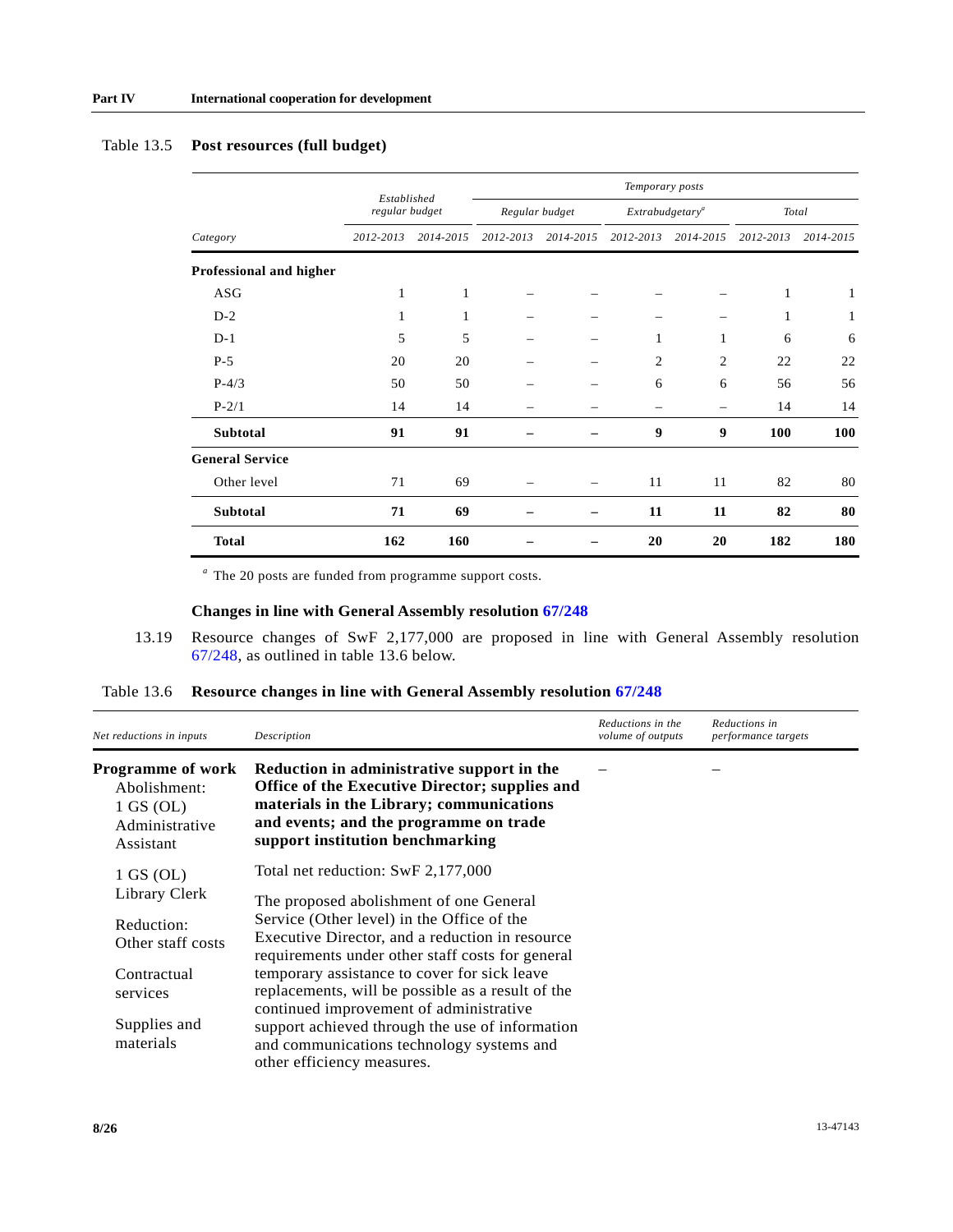| Net reductions in inputs   | Description                                                                                                                                                                                                                                                                                                                                                                                                                                                                                                  | Reductions in the<br>volume of outputs | Reductions in<br>performance targets |
|----------------------------|--------------------------------------------------------------------------------------------------------------------------------------------------------------------------------------------------------------------------------------------------------------------------------------------------------------------------------------------------------------------------------------------------------------------------------------------------------------------------------------------------------------|----------------------------------------|--------------------------------------|
| Furniture and<br>equipment | The proposed abolishment of one General<br>Service (Other level) in the Trade Information<br>Services, Division of Market Development, will<br>be possible as a result of efficiencies anticipated<br>as a result of a departure from printed materials<br>to an increasingly digitally based information<br>resource.                                                                                                                                                                                       |                                        |                                      |
|                            | The proposed reduction under other staff costs<br>reflects decreased engagement of graphic design<br>assistance for communications, events and<br>publications, and for trade support institution<br>benchmarking. However, ITC will endeavour to<br>secure extrabudgetary resources to finance these<br>requirements.                                                                                                                                                                                       |                                        |                                      |
|                            | All publications of ITC are made available both<br>in hard and soft copy. The proposed reduction<br>under contractual services would reduce the hard<br>copy circulation and require an increased<br>reliance on digital versions, without<br>compromising those that have the means only to<br>access printed versions.                                                                                                                                                                                     |                                        |                                      |
|                            | The proposed reduction under supplies and<br>materials reflects a twofold decrease of the<br>available library subscriptions. First, a review of<br>subscriptions has been conducted and only key<br>needs of staff will be provided for centrally by<br>ITC, requiring staff to independently search<br>other content should they so require. Secondly,<br>the number of databases available for Trade Map<br>and <i>Market Insider</i> would be reduced to those<br>that source business-critical content. |                                        |                                      |
|                            | Under furniture and equipment, it is proposed to<br>extend the budgeted life cycle for desktop and<br>laptop equipment by 6 months, from 4 to 4.5<br>years. Ongoing efficiency measures including a<br>reduction of the ITC vehicle fleet from three to<br>two will further contribute to a reduced<br>consumption of electricity and fuel.                                                                                                                                                                  |                                        |                                      |

## **Other assessed and extrabudgetary resources**

 13.20 It is estimated that for the biennium 2014-2015, extrabudgetary resources amounting to approximately \$88 million, equivalent to SwF 82,632,000, will be available. This represents an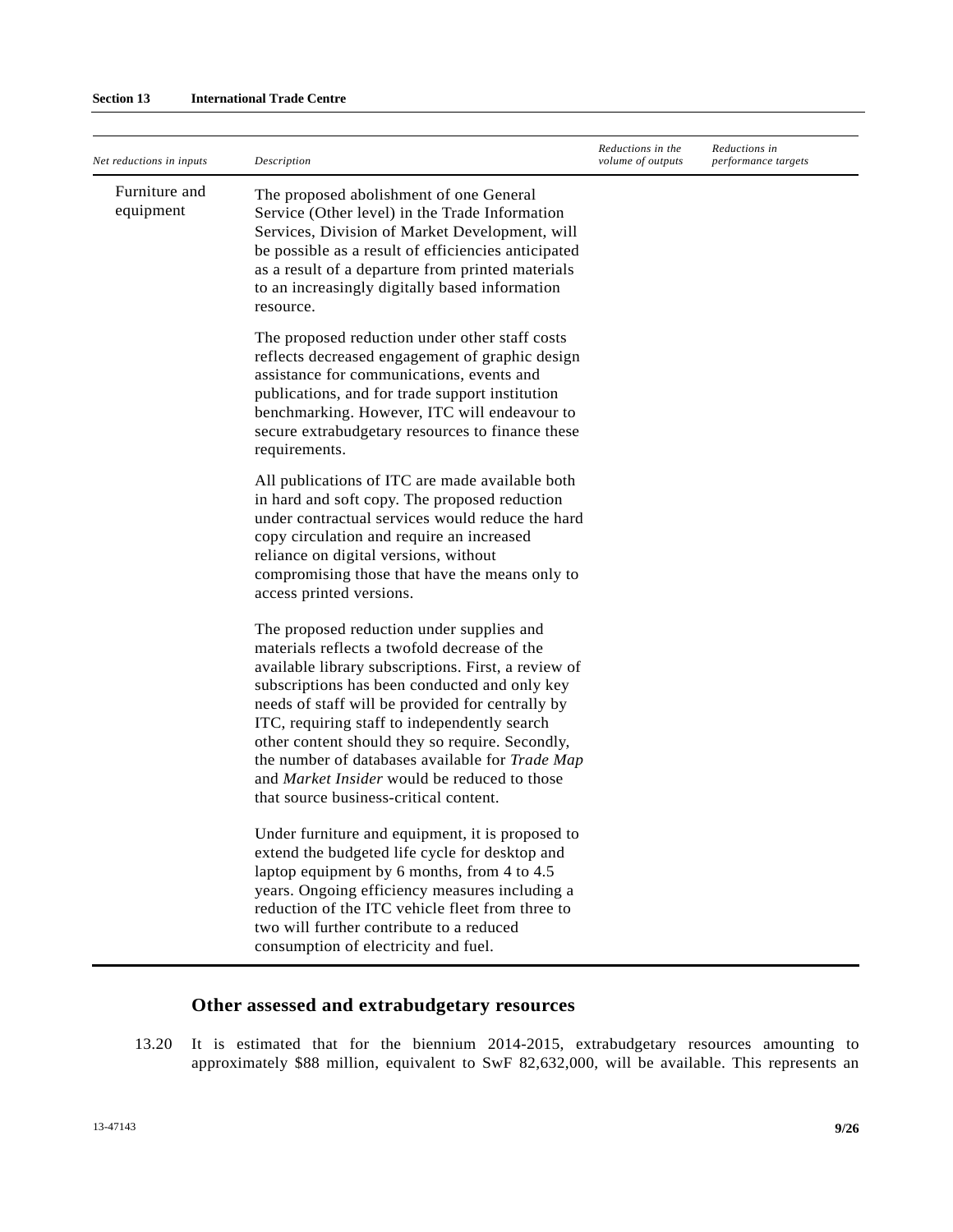increase of approximately 8.7 per cent, in terms of United States dollars, of the estimated total extrabudgetary expenditure incurred/projected during the biennium 2012-2013. Over the period 2006-2012, the Centre has increased its technical assistance, funded by extrabudgetary resources, by 40 per cent, that is, from \$25.3 million to \$35.5 million. Extrabudgetary resources complement provisions under the regular budget and enable ITC to implement its technical cooperation projects using the tools and knowledge base developed with regular budget resources.

### **Other information**

- 13.21 Pursuant to General Assembly resolution [58/269](http://undocs.org/A/RES/58/269), ITC identified resources for conducting evaluation activities in the biennium 2014-2015 estimated at \$2,258,000, including \$928,000 under the regular budget and \$1,330,000 in extrabudgetary resources. The exact scale of evaluation activities will be determined during the course of the biennium based on the implementation of evaluation plans developed on a yearly basis.
- 13.22 In terms of lessons learned, the evaluations conducted during the biennium 2012-2013 reveal that, as a subsidiary organ of the United Nations and the World Trade Organization, ITC provides a unique form of technical assistance that is perceived to add value. ITC technical assistance has resulted in positive change to its beneficiaries. The challenge for the biennium 2014-2015 is to increase economies of scale and broaden the impact of interventions, to be achieved by strengthening networks that will facilitate more efficient delivery, improving post-delivery support and the dissemination of both knowledge and capabilities at both country and regional levels. Success will also depend on continuing to instil a culture of performance management within which evaluation is a key tool.
- 13.23 Building on lessons learned from previous evaluations, the priorities of the evaluation function for the biennium 2014-2015 are:
	- (a) The conclusion of an independent external evaluation of ITC covering the period 2006-2012. The purpose of this evaluation is to review progress made and lessons learned following the previous evaluation of ITC in 2006; support accountability of ITC by demonstrating results and impact of ITC activities; and recommend strategic and operational direction to the Centre for the years ahead;
	- (b) The implementation of annual evaluation workplans covering ITC programmes, work in specific countries or regions, tools and methodologies, policies and strategies and critical internal processes;
	- (c) The enhanced integration of lessons learned from evaluations into project design mechanisms and ensuring the implementation of evaluation recommendations;
	- (d) The launch of a special effort to diffuse the use of self-evaluation in the Centre through training, improvement of templates and a quality control system.
- 13.24 The ITC publications programme, as part of the Centre's overall technical cooperation programme, is designed to assist the business sector, trade support institutions and policymakers in developing countries to have ready access to information and analysis in support of export development. During the period 2014-2015, the ITC publications programme will provide thought leadership on key issues affecting international trade and will continue to educate and inform a large group of global stakeholders, while also keeping donors and partners aware of ITC projects and expertise. Further, ITC publications will guide policymakers, trade support institutions and businesses on a range of trade topics that aim to achieve "export impact for good", thus contributing to putting trade to work for the Millennium Development Goals. During the biennium 2014-2015, ITC will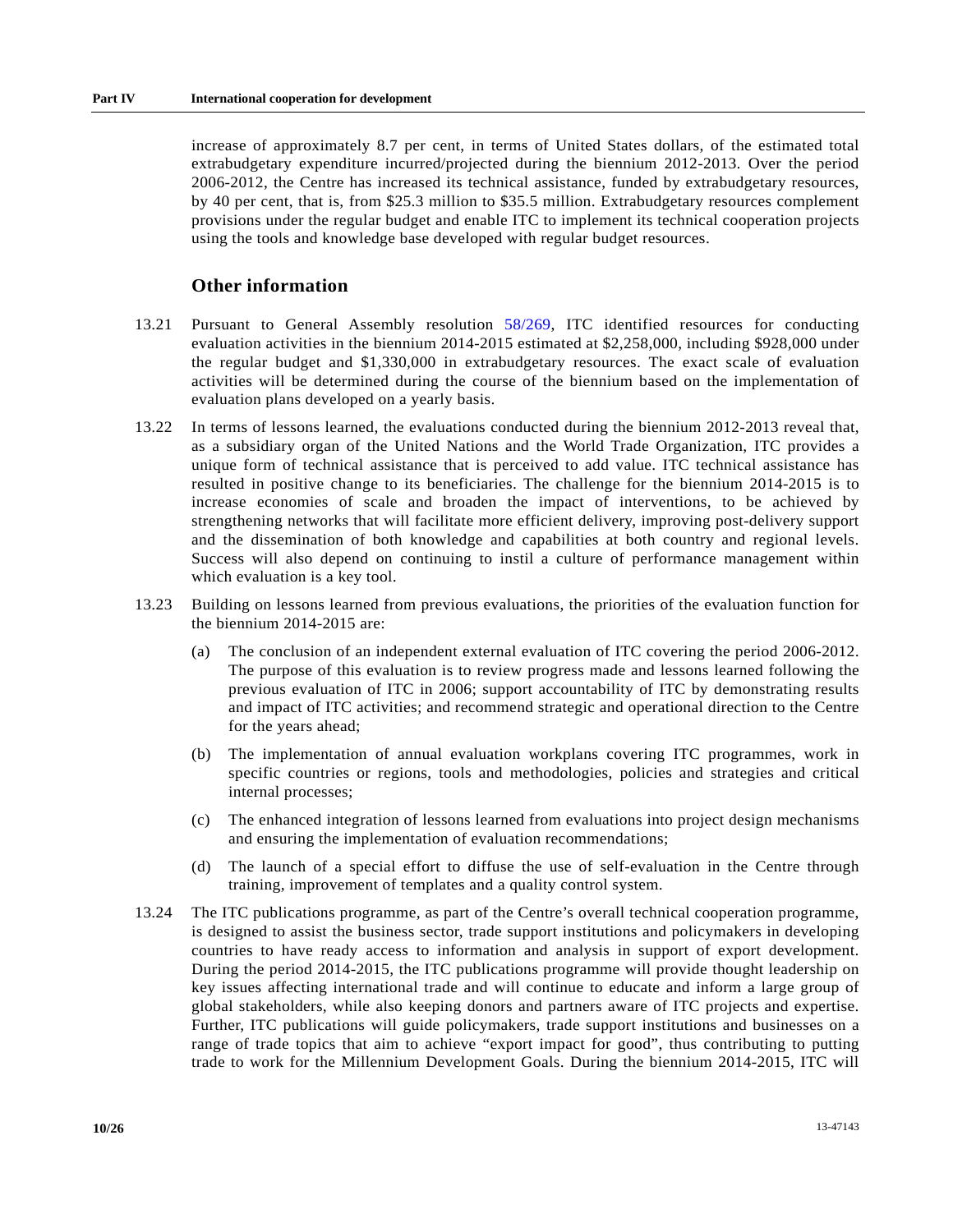refresh and maintain its digital library with its most popular reference texts; continue to publish sector- and region-specific publications; and introduce a selection of world class opinion pieces on key issues affecting trade. The Centre will make these public goods more widely available to its clients through its enhanced website and distribution systems.

 13.25 It is anticipated that recurrent and non-recurrent publications will be issued as summarized in table 13.7 below.

|               |       | 2010-2011 actual         |                         | 2012-2013 estimate |            |                         |       | 2014-2015 estimate |                         |  |
|---------------|-------|--------------------------|-------------------------|--------------------|------------|-------------------------|-------|--------------------|-------------------------|--|
| Publications  | Print | Electronic               | Print and<br>electronic | Print              | Electronic | Print and<br>electronic | Print | Electronic         | Print and<br>electronic |  |
| Recurrent     |       | $\overline{\phantom{a}}$ | 482                     |                    |            | 30                      |       |                    | 16                      |  |
| Non-recurrent |       | $\overline{\phantom{a}}$ | 81                      | -                  | -          | 34                      | -     | -                  | 52                      |  |
| <b>Total</b>  |       |                          | 563                     |                    |            | 64                      |       |                    | 68                      |  |

#### Table 13.7 **Summary of publications**

### **Programme of work**

- 13.26 The programme of work will be implemented in accordance with the strategy detailed under subprogramme 6 of programme 10 of the biennial programme plan for the period 2014-2015. The subprogramme will build on results achieved and lessons learned in previous bienniums.
- 13.27 The executive direction and management function of ITC is under the responsibility of the Office of the Executive Director, while three substantive divisions implement technical assistance activities, namely, the Division of Country Programmes, the Division of Market Development, and the Division of Business and Institutional Support. The Division of Programme Support renders the requisite administrative, logistical and programme support services.
- 13.28 The Office of the Executive Director provides strategic leadership for the development and management of the Centre. It leads and coordinates the corporate work programme and is responsible for strategic planning, risk management, resource mobilization and partnerships, communications and the key functions of evaluation, monitoring and quality assurance. The Office represents the Centre at the executive level vis-à-vis Governments, United Nations bodies, WTO and other organizations. The Office of the Deputy Executive Director is responsible for ensuring the smooth functioning of the trade-related technical assistance operational activities and the alignment between the work of the two technical divisions and the Division of Country Programmes.
- 13.29 The Division of Country Programmes ensures country ownership, coherence and impact of the Aid for Trade offering of ITC; coordinates ITC activities in programme countries with key stakeholders and development partners; develops the ITC pipeline based on improved needs assessment and project design methodology; and achieves synergies and coherence in project and programme implementation. The Division comprises the five geographic/regional offices; the Export Strategy; and the Business in Trade Policy sections.
- 13.30 The Division of Market Development provides developing countries and economies in transition with leading trade intelligence and sector development services to strengthen private sector competitiveness and to take advantage of evolving market opportunities. The Division will build on and expand successful projects and programmes to increase impact and sustainability in line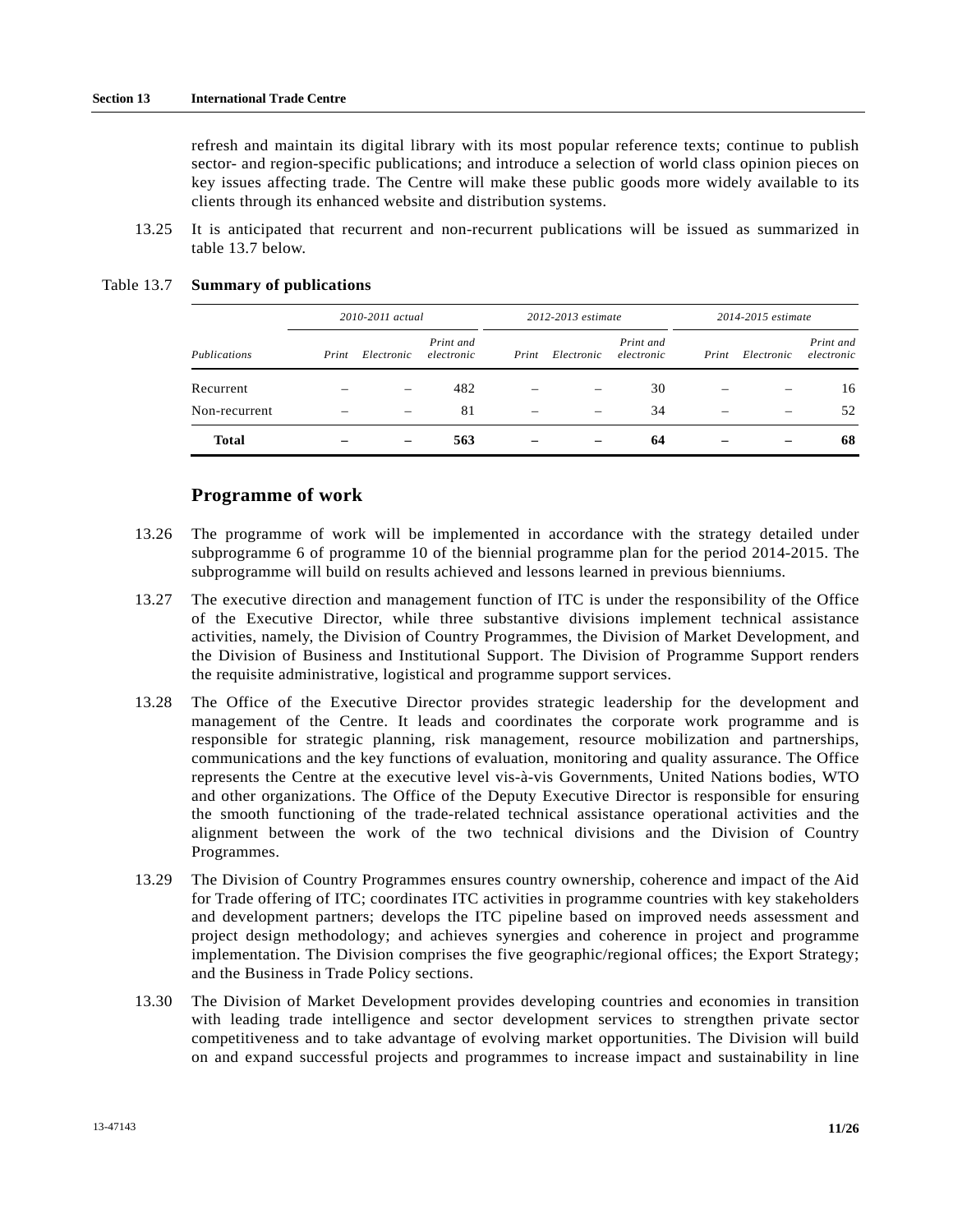with the Centre's overall emphasis on larger, longer-term projects; and will continue to adapt to global structural changes such as the increasing importance of trade in services and global value chains and responding to market demands for greater environmental sustainability and increasing transparency in trade, including non-tariff measures. The Division follows a fundamentally marketdriven approach and will focus its activities on the Centre's three main beneficiary groups: policymakers (support for policy and strategy-making); trade support institutions (primarily as multipliers); and enterprises (which use trade information, sector resources and online tools directly).

- 13.31 The Division of Business and Institutional Support will continue its efforts to provide integrated, demand-driven solutions to trade support institutions and enterprises in developing countries and economies in transition to contribute to improved exporter competitiveness, strengthened trade support institutions and the establishment of an enabling business environment. The Division will work in close collaboration with the Centre's geographical/regional offices and market development experts to ensure that solutions are appropriate and coherent. During the biennium 2014-2015, the Division will further develop tools and methodologies to facilitate dissemination and replication in programme countries and contribute to ITC partnerships and networking initiatives to promote peer-to-peer learning.
- 13.32 The Division of Programme Support is responsible for assisting the programme management of ITC in ensuring efficient and effective management and utilization of the Centre's human, financial, material and other resources available to implement its programme of work. The Division provides logistical and administrative support to ITC within delegated authorities and the accountability framework of the Organization. The Division is also responsible for the accurate recording, timely reporting and effective monitoring of all regular and extrabudgetary expenditures of the Centre, in compliance with the Financial Regulations and Rules of the United Nations, and for the effective use of the financial resources available to ITC. The Division is responsible for supporting the implementation of IPSAS at ITC, scheduled for January 2014, as well as the new enterprise resource planning system, Umoja. The Division provides legal advice, logistical support, liaison regarding security issues both at ITC headquarters in Geneva and in the field, management of the physical assets of the Centre and control of inventory supplies.
- 13.33 The Centre recognizes that stakeholder engagement and building solid partnerships are necessary to achieve its programme of work and related development results. Accordingly, ITC attaches great importance to partnerships, carrying out its technical cooperation activities in coordination with its founding bodies, UNCTAD and WTO, and with a variety of agencies both within and outside the United Nations system. The Centre will continue to play an active role in the United Nations System Chief Executives Board for Coordination (CEB) Inter-agency Cluster on Trade and Productive Capacities and to work closely with other agencies under the One United Nations umbrella. Further, cooperation with aid agencies under the Enhanced Integrated Framework and Aid for Trade initiatives will continue. Partnerships with existing partners and trade-related capacity-building providers, such as the Commonwealth Secretariat, the International Organization for Standardization, the Organisation Internationale de la Francophonie, the World Bank, the Food and Agriculture Organization of the United Nations, the United Nations Development Programme, the United Nations Industrial Development Organization, the World Intellectual Property Organization, the regional economic commissions and the regional development banks, will be strengthened. Direct collaboration with bilateral technical cooperation agencies, primarily from the Organization for Economic Cooperation and Development countries, in the design and implementation of field-level activities will be reinforced. Opportunities for partnerships with non-traditional donors, including in the private sector, will be systematically explored.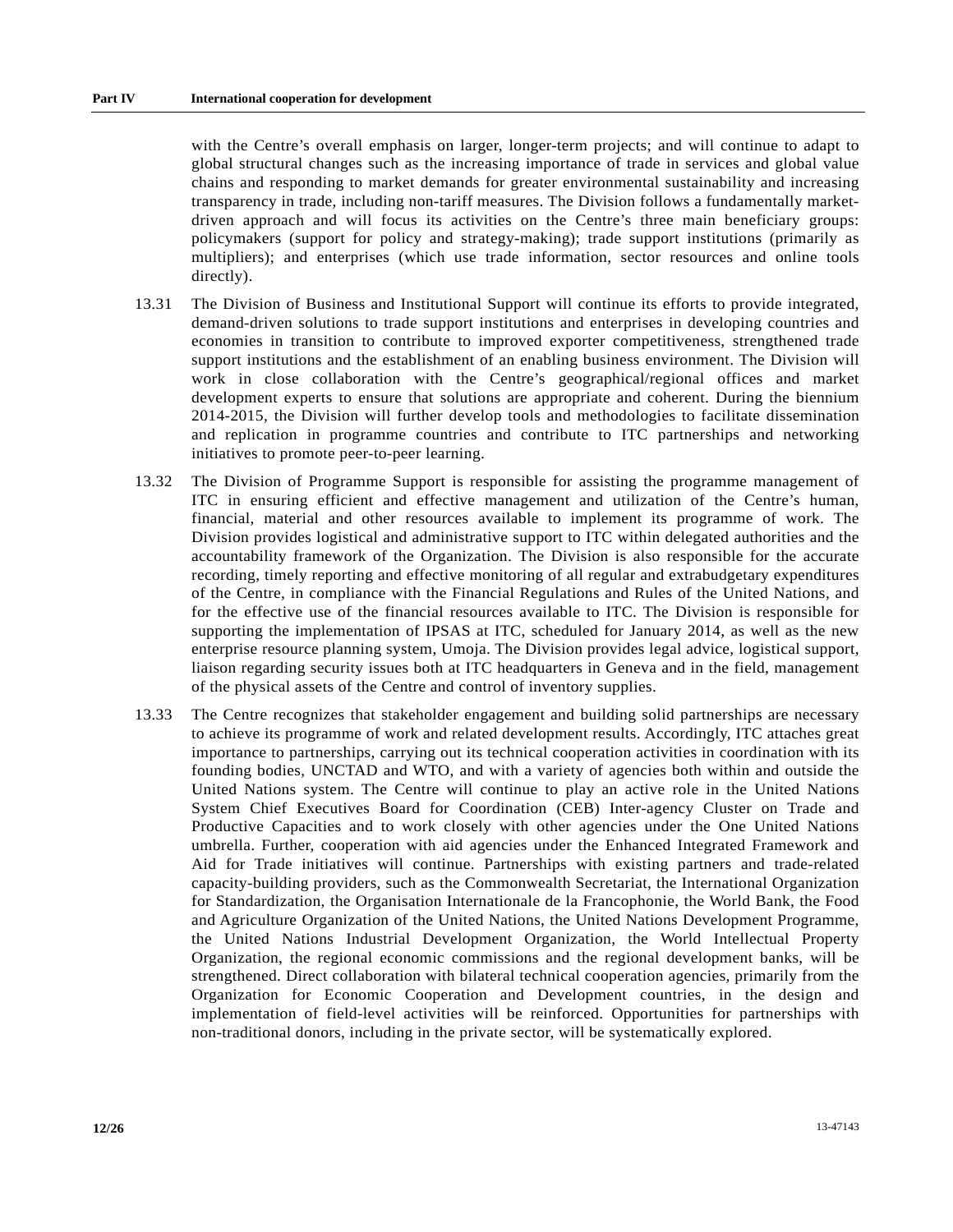13.34 In terms of measuring and being accountable to its stakeholders, results-based management approaches will continue to be a priority in ITC in strengthening accountability. Since 2011, ITC has worked on developing an integrated development results system linking the outputs and outcomes of all technical assistance projects to its corporate strategic framework. In July 2013, ITC made 2012 results information available to the public on its website. Stakeholders are able to assess the Centre's actual and planned results by project and country. This level of transparency was welcomed by member States at the 47th annual meeting of the Joint Advisory Group, held in 2013. During the biennium 2014-2015, ITC will continue its efforts to strengthen accountability, including through the further development of its efforts to measure impact. To this effect, an impact assessment framework is being put in place and relevant methodologies for impact measurement are being finalized.

### Table 13.8 **Objectives for the biennium, expected accomplishments, indicators of achievement and performance measures**

**Objective of the Organization**: To foster sustainable economic development and contribute to achieving the Millennium Development Goals in developing countries and countries with economies in transition through trade and international business development

| <b>Expected accomplishments of the Secretariat</b>                                                                                                   | <b>Indicators of achievement</b>                                                                                                                                                                                                                                                                                                                            |
|------------------------------------------------------------------------------------------------------------------------------------------------------|-------------------------------------------------------------------------------------------------------------------------------------------------------------------------------------------------------------------------------------------------------------------------------------------------------------------------------------------------------------|
| (a) Strengthened integration of the business<br>sector into the global economy through trade<br>intelligence and enhanced support to<br>policymakers | Increased number of male and<br>(i)<br>(a)<br>female users of trade-related intelligence,<br>including cases in which a gender<br>perspective in trade is integrated into<br>national development strategies, as a<br>result of ITC support to enable decision<br>makers to prepare and/or design effective<br>trade development programmes and<br>policies |
|                                                                                                                                                      | Performance measures                                                                                                                                                                                                                                                                                                                                        |
|                                                                                                                                                      | $2010-2011$ : not applicable                                                                                                                                                                                                                                                                                                                                |
|                                                                                                                                                      | Estimate 2012-2013: not applicable                                                                                                                                                                                                                                                                                                                          |
|                                                                                                                                                      | Target 2014-2015: 153,000                                                                                                                                                                                                                                                                                                                                   |
|                                                                                                                                                      | (ii) Increased number of male and female<br>clients expressing awareness of trading<br>system-related activities through the<br>support of ITC to enable decision makers<br>to understand business needs and create an<br>environment conducive to business                                                                                                 |
|                                                                                                                                                      | Performance measures                                                                                                                                                                                                                                                                                                                                        |
|                                                                                                                                                      | 2010-2011: not applicable                                                                                                                                                                                                                                                                                                                                   |
|                                                                                                                                                      | Estimate 2012-2013: not applicable                                                                                                                                                                                                                                                                                                                          |
|                                                                                                                                                      | Target 2014-2015: 2,000                                                                                                                                                                                                                                                                                                                                     |
|                                                                                                                                                      |                                                                                                                                                                                                                                                                                                                                                             |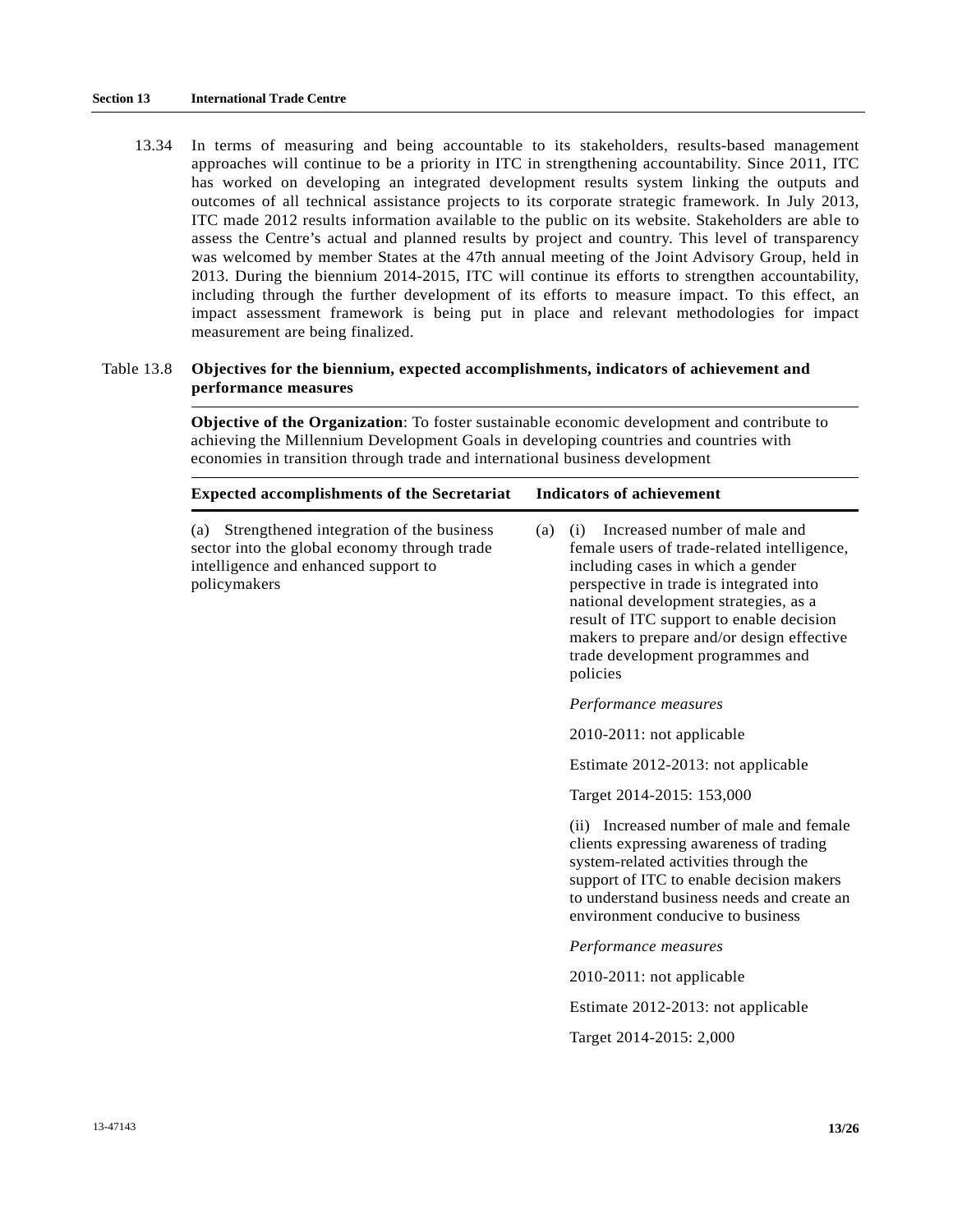(iii) Increased number of cases in which country negotiating positions have been enriched through analytical input and business sector participation, with the support of ITC, to enable decision makers to integrate business dimensions into trade negotiations

*Performance measures* 

(Number of negotiating positions)

2010-2011: 52

Estimate 2012-2013: 100

Target 2014-2015: 125

(b) (i) Number of institutions reporting improvements in their managerial performance and/or services to small and medium-sized enterprises as a result of ITC assistance

*Performance measures* 

2010-2011: 137

Estimate 2012-2013: 139

Target 2014-2015: 120

 (ii) Number of institutions reporting improvements as a result of their membership in networks supported by ITC

*Performance measures* 

2010-2011: not applicable

Estimate 2012-2013: not applicable

Target 2014-2015: 85

 (iii) Number of institutions reporting improvements in their country's trade promotion and export development policies as a result of ITC assistance

*Performance measures* 

2010-2011: not applicable

Estimate 2012-2013: not applicable

Target 2014-2015: 85

(b) Enhanced trade support institutions and policies for the benefit of exporting enterprises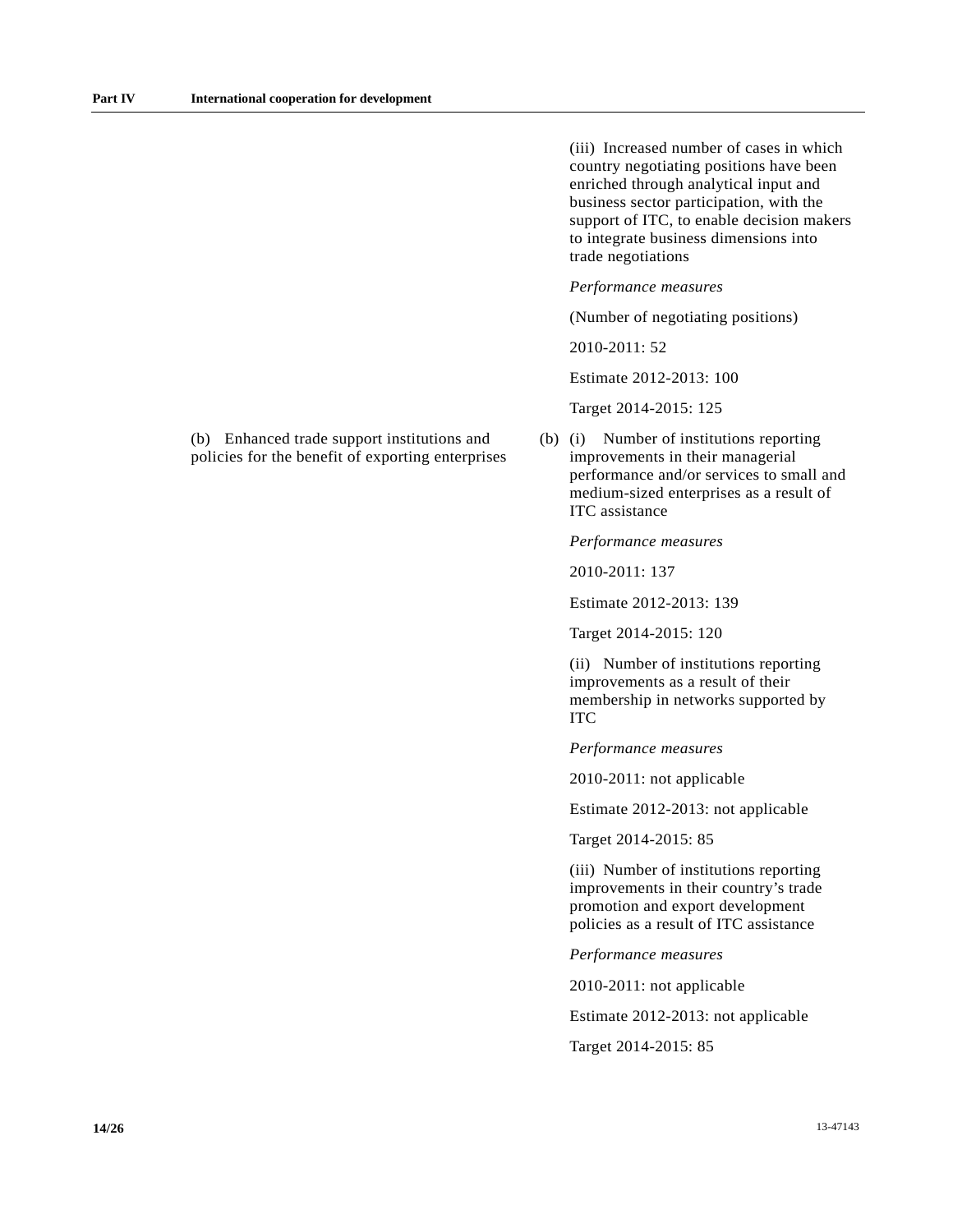(c) Strengthened export capacity of enterprises to respond to market opportunities

(c) (i) Increased number of enterprises enabled to formulate sound international business strategies through ITC training on export management issues, delivered directly or indirectly

#### *Performance measures*

2010-2011: 2,497

Estimate 2012-2013: 1,182

Target 2014-2015: 1,300

 (ii) Increased number of enterprises enabled to become export-ready through ITC training activities focusing on exportreadiness, delivered directly or indirectly

*Performance measures* 

2010-2011: 1,700

Estimate 2012-2013: 2,000

Target 2014-2015: 1,900

 (iii) Increased number of enterprises having met potential buyers and, as a result, having transacted business through ITC support

*Performance measures* 

2010-2011: 1,620

Estimate 2012-2013: 1,279

Target 2014-2015: 1,600

 (iv) Increased share of women-owned enterprises that report improved competency in export-related operations and that are exposed to new markets or market contacts as a result of ITC assistance

*Performance measures* 

2010-2011: not applicable

Estimate 2012-2013: not applicable

Target 2014-2015: 700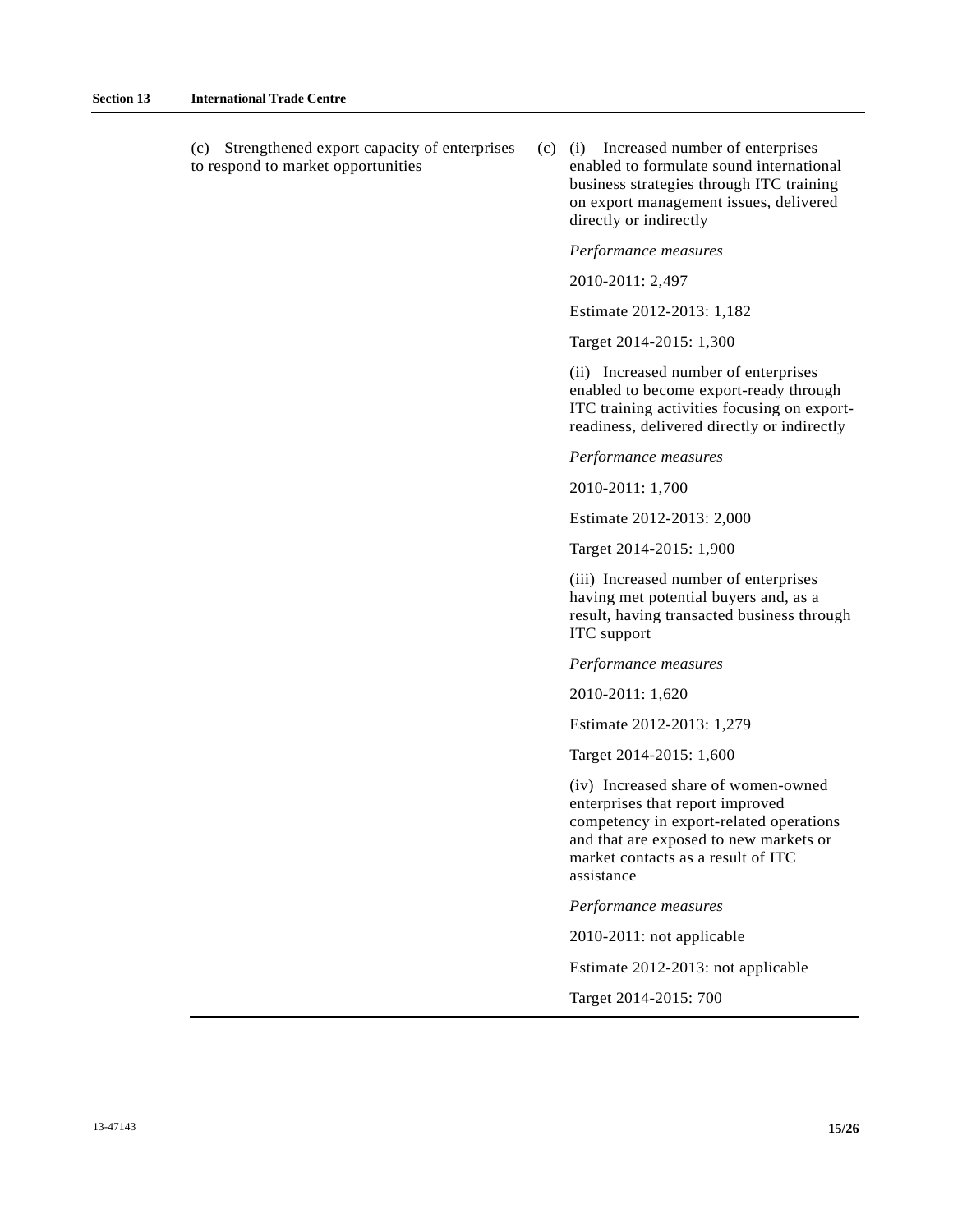#### **External factors**

 13.35 The subprogramme will achieve its objectives and expected accomplishments on the assumption that (a) the international community and other stakeholders remain fully engaged and committed to work with ITC; (b) there are no significant shortfalls in actual receipt of extrabudgetary funding; (c) the political capacity and geographical conditions in recipient countries remain stable for the implementation of programme activities; (d) the mandates of the United Nations and other international organizations that impact ITC remain the same; and (e) the enabling environment in the form of fiscal and monetary policies and other measures, including physical infrastructure in recipient countries, does not deteriorate.

### **Outputs**

- 13.36 During the biennium 2014-2015, the following outputs will be delivered:
	- (a) Servicing of intergovernmental and expert bodies (regular budget and extrabudgetary):
		- (i) Substantive servicing: annual meetings of the Joint Advisory Group (6); meetings of the Consultative Committee of the ITC Trust Fund (4);
		- (ii) Parliamentary documentation: annual report on the activities of ITC and annexes (2); reports of the Joint Advisory Group (2); reports of the Consultative Committee of the ITC Trust Fund (4);
	- (b) Other substantive activities (regular budget and extrabudgetary):
		- (i) Recurrent publications: magazines (8); recurrent books (6); recurrent papers (2);
		- (ii) Non-recurrent publications: non-recurrent books (15); non-recurrent papers (37);
		- (iii) Recurrent newsletters (180); non-recurrent newsletters (32); recurrent guidebooks (4); non-recurrent guidebooks (68); recurrent fact sheets (20); non-recurrent fact sheets (9); miscellaneous materials (36);
		- (iv) Audiovisual resources (2);
		- (v) Press releases (60); press conferences (6);
		- (vi) Special events (5);
		- (vii) Technical material for outside users (databases, websites) (22);
		- (viii) An enquiry reply service will also be regularly available to the ITC network of trade support institutions, handling approximately 270 substantive enquiries;
	- (c) Technical cooperation:
		- (i) Advisory services (regular budget and extrabudgetary): approximately 1,600 short-term missions will be organized in response to requests from Governments and institutions at the regional, subregional and national levels to assess, design, formulate and implement specific technical cooperation projects or components of programmes. Specific technical areas covered by the advisory services will include needs assessments, export strategy, business and trade policy, trade intelligence, trade support institution strengthening, and exporter competitiveness;
		- (ii) Group training (extrabudgetary): approximately 700 training and awareness-building events (approximately 21,100 participants) on selected topics;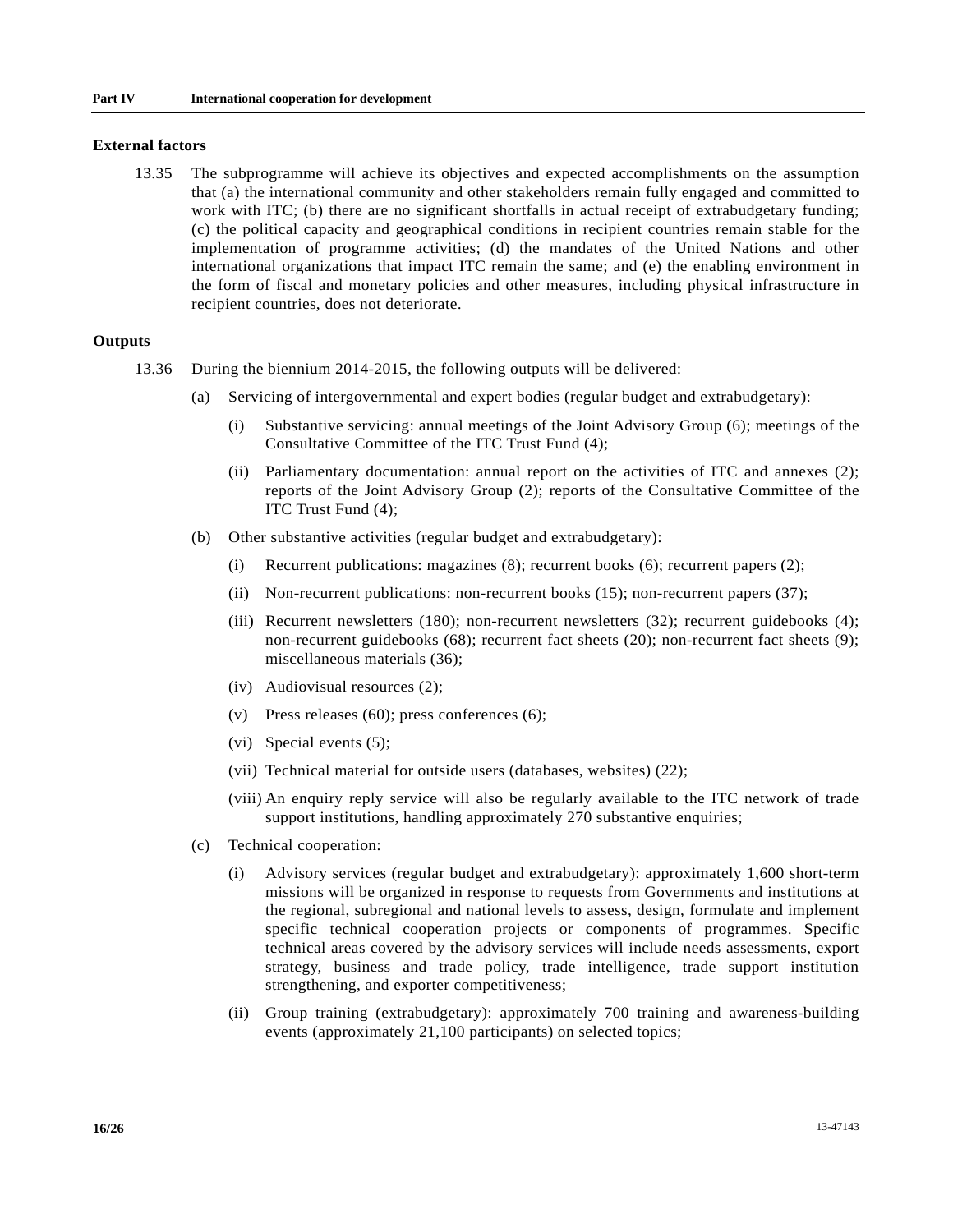(iii) Field projects (extrabudgetary): 135 (91 national, 25 regional and 19 interregional projects).

#### Table 13.9 **Resource requirements (full budget)**

(Thousands of Swiss francs)

|                 | Resources | Posts                  |           |           |  |
|-----------------|-----------|------------------------|-----------|-----------|--|
| Category        | 2012-2013 | 2014-2015<br>estimates | 2012-2013 | 2014-2015 |  |
| Regular budget  |           |                        |           |           |  |
| Post            | 60 309.0  | 59 839.9               | 162       | 160       |  |
| Non-post        | 15 077.3  | 13 369.4               |           |           |  |
| <b>Subtotal</b> | 75 386.3  | 73 209.3               | 162       | 160       |  |
| Extrabudgetary  | 76 015.1  | 82 632.0               | 20        | 20        |  |
| <b>Total</b>    | 151 401.4 | 155 841.3              | 182       | 180       |  |

- 13.37 The overall resources required for the biennium 2014-2015 for this section amount to SwF 73,209,300, before recosting, at an exchange rate of SwF 0.939 to \$1.00, reflecting a net decrease of SwF 2,177,000 (or 2.9 per cent). The decrease is in line with General Assembly resolution [67/248](http://undocs.org/A/RES/67/248), as reflected in table 13.6 above. The proposed overall requirements for section 13 for the biennium 2014-2015 would comprise:
	- (a) An amount of SwF 59,839,900, under post resources, for 160 posts (91 Professional, 69 General Service), reflecting a net decrease of SwF 469,100 owing to the proposed abolishment of two General Service (Other level) posts in the Office of the Executive Director and in the Division of Market Development;
	- (b) An amount of SwF 13,369,400, under non-post resources, reflecting a decrease of SwF 1,707,900, to cover operational requirements.
- 13.38 The extrabudgetary resources for the biennium 2014-2015 are estimated at SwF 82,632,000, reflecting an increase of 8.7 per cent over the previous biennium.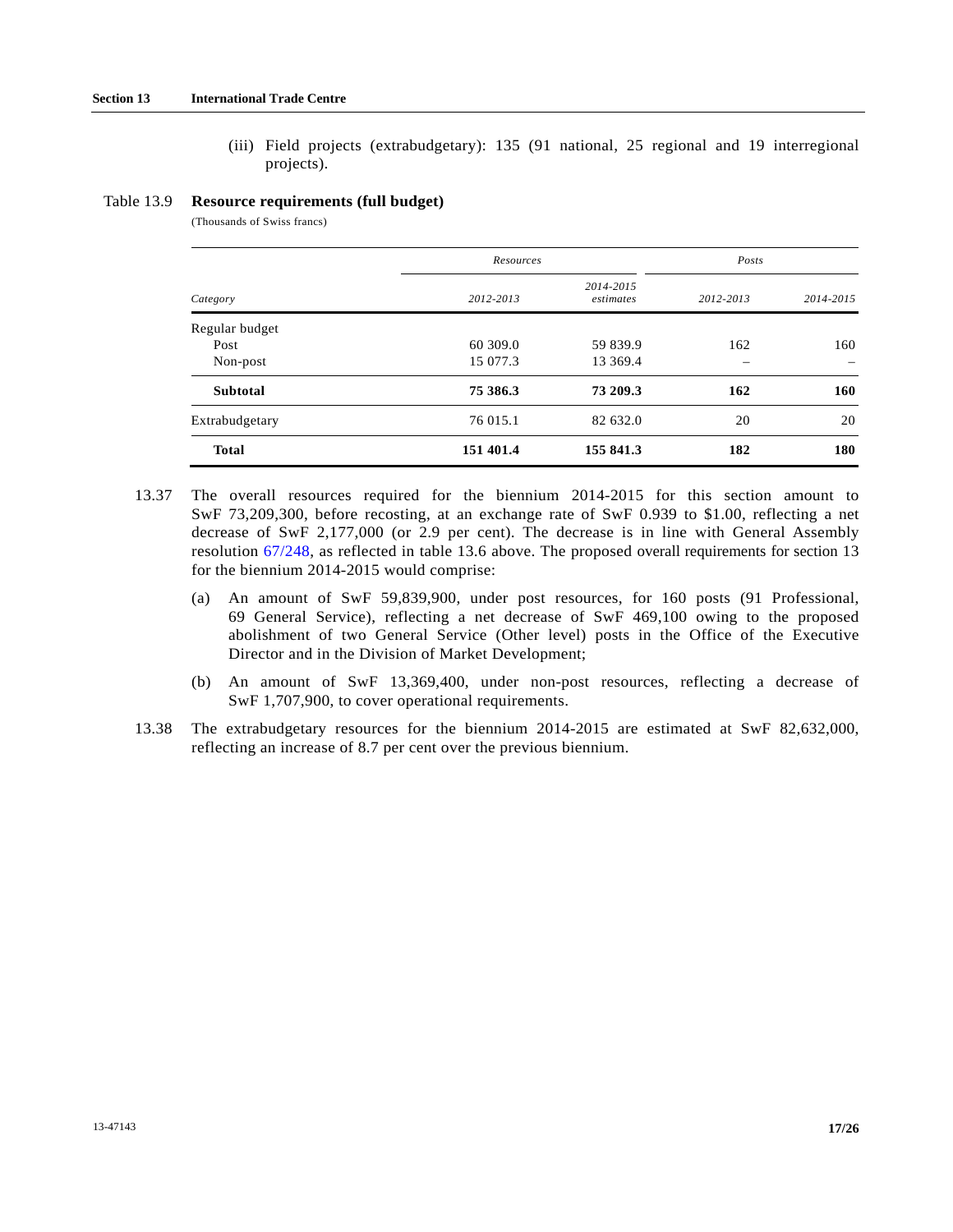## **Annex I**

# **Organizational structure and post distribution for the biennium 2014-2015**



*a* Funded under programme support.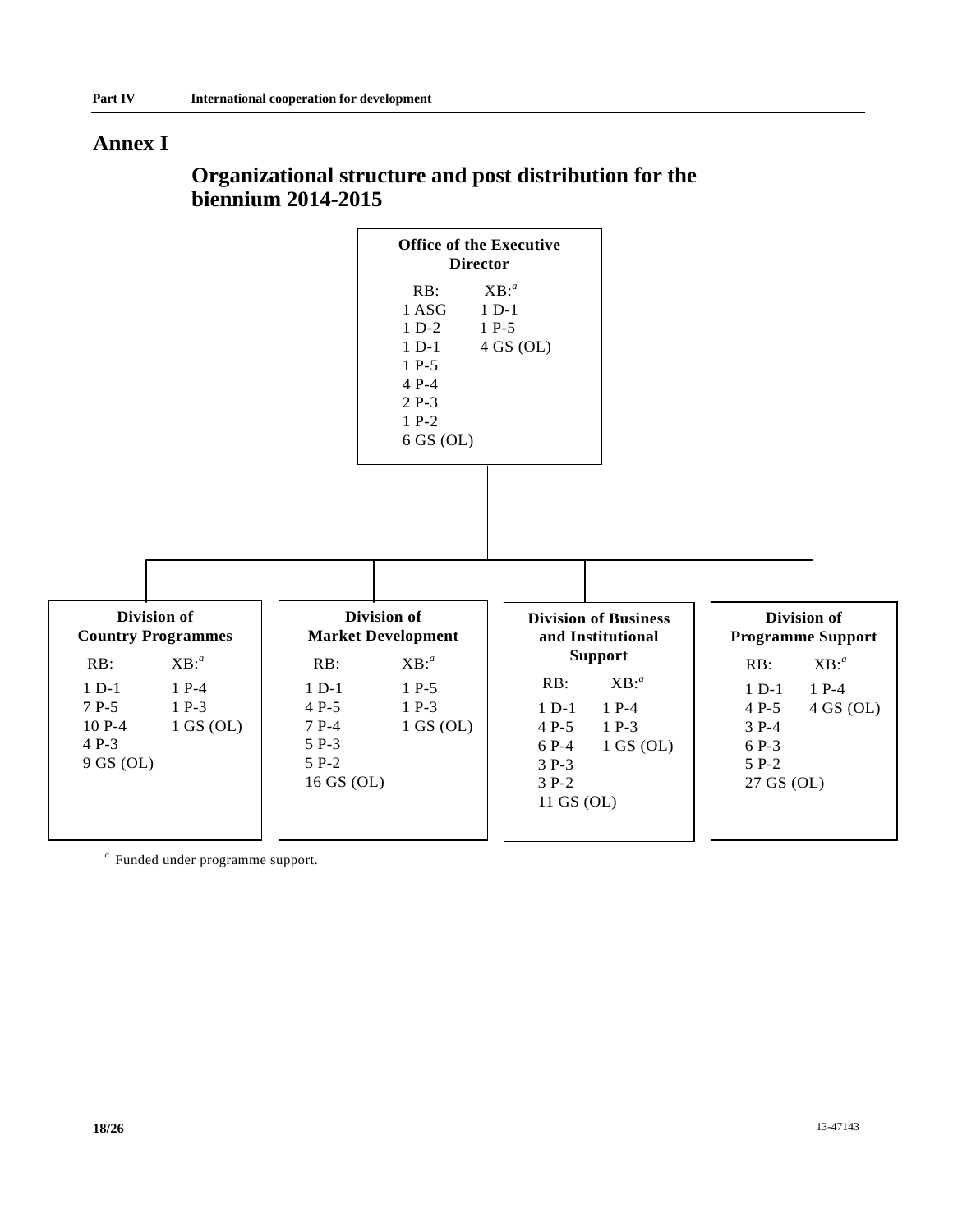## **Annex II**

## **Summary of follow-up action taken to implement outstanding recommendations of the oversight bodies**

*Brief description of the recommendation*  $\blacksquare$  *Action taken to implement the recommendation* 

#### **Board of Auditors**

[\(A/67/5 \(Vol. III\)](http://undocs.org/A/67/5(Vol.III)), chap. II)

The Board recommends that ITC maintains an up-todate database of consultants and their performance and follows the recommended United Nations policies for the appointment of consultants (para. 19).

The Board recommends that ITC: (a) manage its accounts receivable by regularly pursuing such significant outstanding debts and, where necessary, regularly seeking agreement on significant balances; and (b) actively consider the need to impair assets where no positive confirmation has been obtained (para. 21).

The Board recommends that ITC develop robust and documented quality control procedures to validate the integrity of the data supplied to its actuaries concerning staff end-of-service liabilities (para. 26).

The Board recommends that ITC should fully align its disclosures regarding end-of-service liabilities with IPSAS 25 for 2012-2013 (including, for example, by providing more information in its note disclosures of the impact of changes in discount rates on its stated liabilities) (para. 29).

ITC agreed with the Board's recommendation that it review the methodology for charging programme support and ensure that the full costs of staff are charged to all projects. ITC will review the amount accrued and consider increasing the rate to include the funding of end-of-service liabilities (para. 31).

An automated workflow for the recruitment of consultants has been developed and will be operational by the end of 2013. An e-appraisal module for consultants will then be developed and introduced to complete the Consultants' Management Suite. ITC also confirms that the policies and processes in relation to consultant recruitment are aligned to United Nations norms and are consistent with delegated authority of ITC for human resources matters.

Further follow-up actions have been taken in respect to accounts receivable with UNDP offices. The longoutstanding balances are being reviewed/followed up, and for those which are irrecoverable, a request for write-off of items over \$2,500 will be submitted to the United Nations Controller. The write-off of small irrecoverable items under \$2,500 has been approved by the ITC Director, Division of Programme Support, and accounts have been cleared accordingly.

The data supplied to ITC by United Nations Headquarters is validated and checked by ITC Human Resources. ITC is confident that the data subsequently returned to United Nations Headquarters are correct and that the ITC Human Resources internal monitoring system is robust.

Within the overall IPSAS implementation strategy, this will be developed in consultation with United Nations Headquarters.

Programme support cost has been established to cover all the administrative costs, including staff costs, relating to the implementation/management of projects. The percentage rate is approved by the General Assembly in its resolution [35/217](http://undocs.org/A/RES/35/217). An element of 8 per cent charge for repatriation grant accrual is currently applied to all technical cooperation funds. ITC will review the amount accrued and consider increasing it to include the funding of end-of-service liabilities.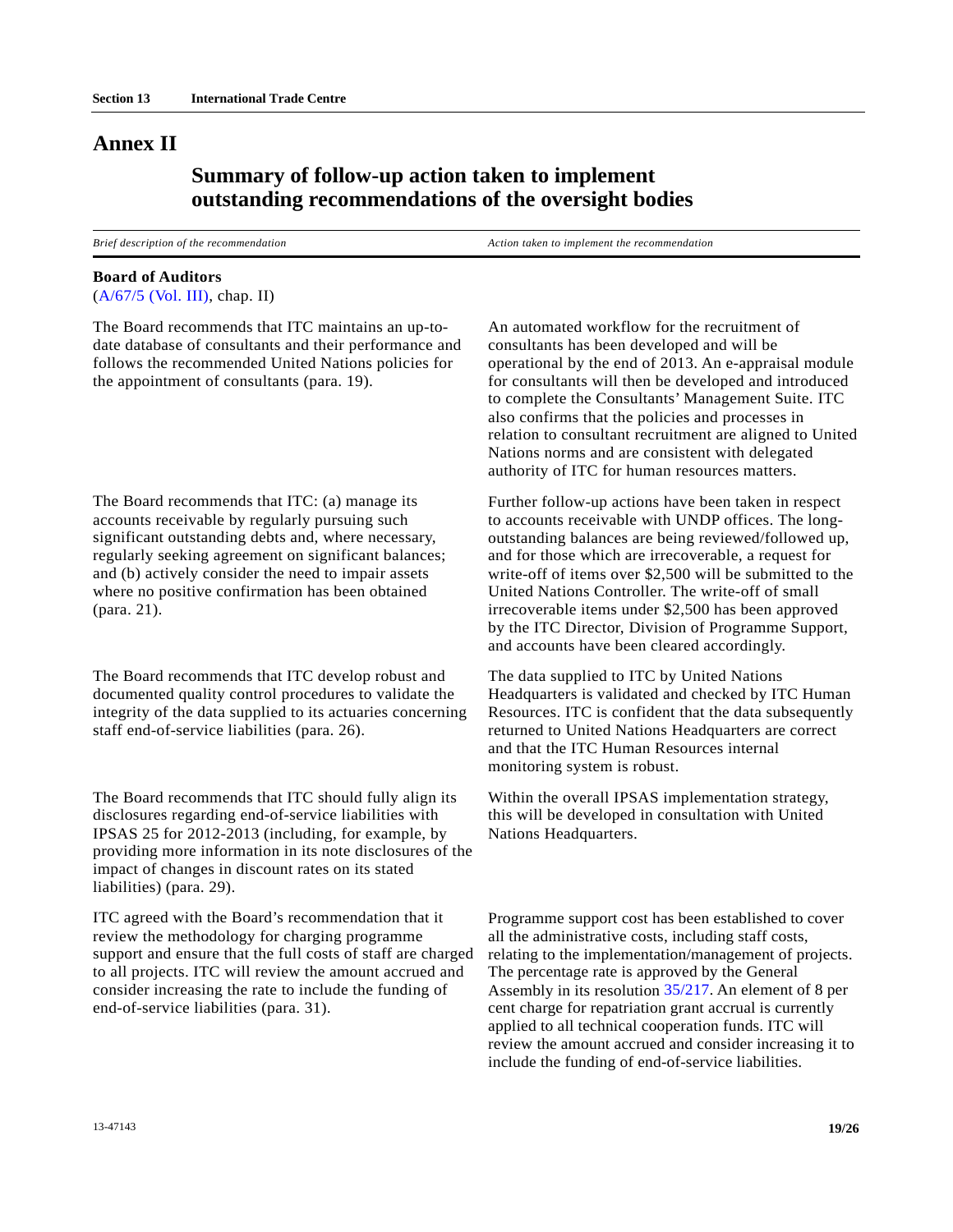| Brief description of the recommendation                                                                                                                                                                                                                                                                                                                                                                                                                                                                                                                                           | Action taken to implement the recommendation                                                                                                                                                                                                                                                                                                                                                                                                                                                                                                                                                                                                                                                                                                                                                                                                                                                                          |
|-----------------------------------------------------------------------------------------------------------------------------------------------------------------------------------------------------------------------------------------------------------------------------------------------------------------------------------------------------------------------------------------------------------------------------------------------------------------------------------------------------------------------------------------------------------------------------------|-----------------------------------------------------------------------------------------------------------------------------------------------------------------------------------------------------------------------------------------------------------------------------------------------------------------------------------------------------------------------------------------------------------------------------------------------------------------------------------------------------------------------------------------------------------------------------------------------------------------------------------------------------------------------------------------------------------------------------------------------------------------------------------------------------------------------------------------------------------------------------------------------------------------------|
| The Board recommends that ITC continually review its<br>risks and IPSAS gap analysis and identify alternative<br>mitigating solutions within the control of ITC<br>management for the outstanding issues (para. 39).                                                                                                                                                                                                                                                                                                                                                              | ITC reviews and updates the risk register monthly<br>along with the IPSAS team from United Nations<br>Headquarters. Gap analysis reports are reviewed and<br>updated on a regular basis until the end of the project.                                                                                                                                                                                                                                                                                                                                                                                                                                                                                                                                                                                                                                                                                                 |
| The Board recommends that ITC develop a set of pro<br>forma IPSAS financial statements which are internally<br>reviewed, using an appropriate disclosure guide prior to<br>the discussion with the Board (para. 45).                                                                                                                                                                                                                                                                                                                                                              | The 2011 financial statements simulation exercise has<br>been completed. The statement and notes have been<br>sent to the IPSAS team at Headquarters for their<br>review and feedback and will be revised where<br>necessary. The same simulation exercise is being<br>carried out on the 2012 financial statements.                                                                                                                                                                                                                                                                                                                                                                                                                                                                                                                                                                                                  |
| The Board recommends that ITC clearly identify the<br>objectives and envisaged benefits of the IPSAS project<br>and develop a methodology to track and manage<br>benefits realization (para. 50).                                                                                                                                                                                                                                                                                                                                                                                 | ITC has identified and is tracking the benefits of the<br>IPSAS project in a separate report entitled "IPSAS<br>dividend report", which has been submitted to the<br>Task Force on accounting standards through the<br>IPSAS team at Headquarters. ITC will continue to<br>identify, track and manage these benefits. It should be<br>noted that this is a longer-term objective. ITC consults<br>with the United Nations and follows its lead in this<br>project. IPSAS benefit and dividend reports are<br>ongoing projects and are continuously being updated.                                                                                                                                                                                                                                                                                                                                                     |
| The Board recommends that ITC enhance its<br>organization-wide change management programme for<br>IPSAS by specifying how senior management in each<br>business unit must take ownership of and drive the<br>delivery of the intended benefits during and after IPSAS<br>implementation (para. 51).                                                                                                                                                                                                                                                                               | ITC senior management will be engaged in developing<br>the benefits realization plans and will take ownership<br>after the United Nations has developed its plan.                                                                                                                                                                                                                                                                                                                                                                                                                                                                                                                                                                                                                                                                                                                                                     |
| The Board recommends that ITC: (a) when reporting its<br>achievement indicators, provide accompanying<br>commentary and data which illustrates the extent to<br>which the number of entities reporting improvements<br>attributable to ITC are located in priority or less<br>developed countries, (b) integrate its selected<br>performance indicators with published synthesis<br>reporting of its periodic detailed evaluation of<br>programmes, to provide deeper insight and assurance on<br>the existence of improvements and their attribution to<br>ITC input (para. 59). | ITC has published a new online portal to access data<br>on its indicators of achievement and related data on<br>development results. The data are structured in such a<br>way that actual measures for indicators of achievement<br>can be traced back to projects and countries where<br>ITC is active, including priority countries. This<br>provides open and full access to ITC results data,<br>including priority countries. In addition, particular<br>attention has been given to presenting ITC development<br>results in least developed countries, sub-Saharan<br>Africa and other priority countries more clearly in the<br>ITC submission to the interim programme performance<br>report of the United Nations for the biennium 2012-<br>2013. ITC also plans to use the evaluation function to<br>assess performance related to the achievement of<br>indicators through published synthesis reporting. |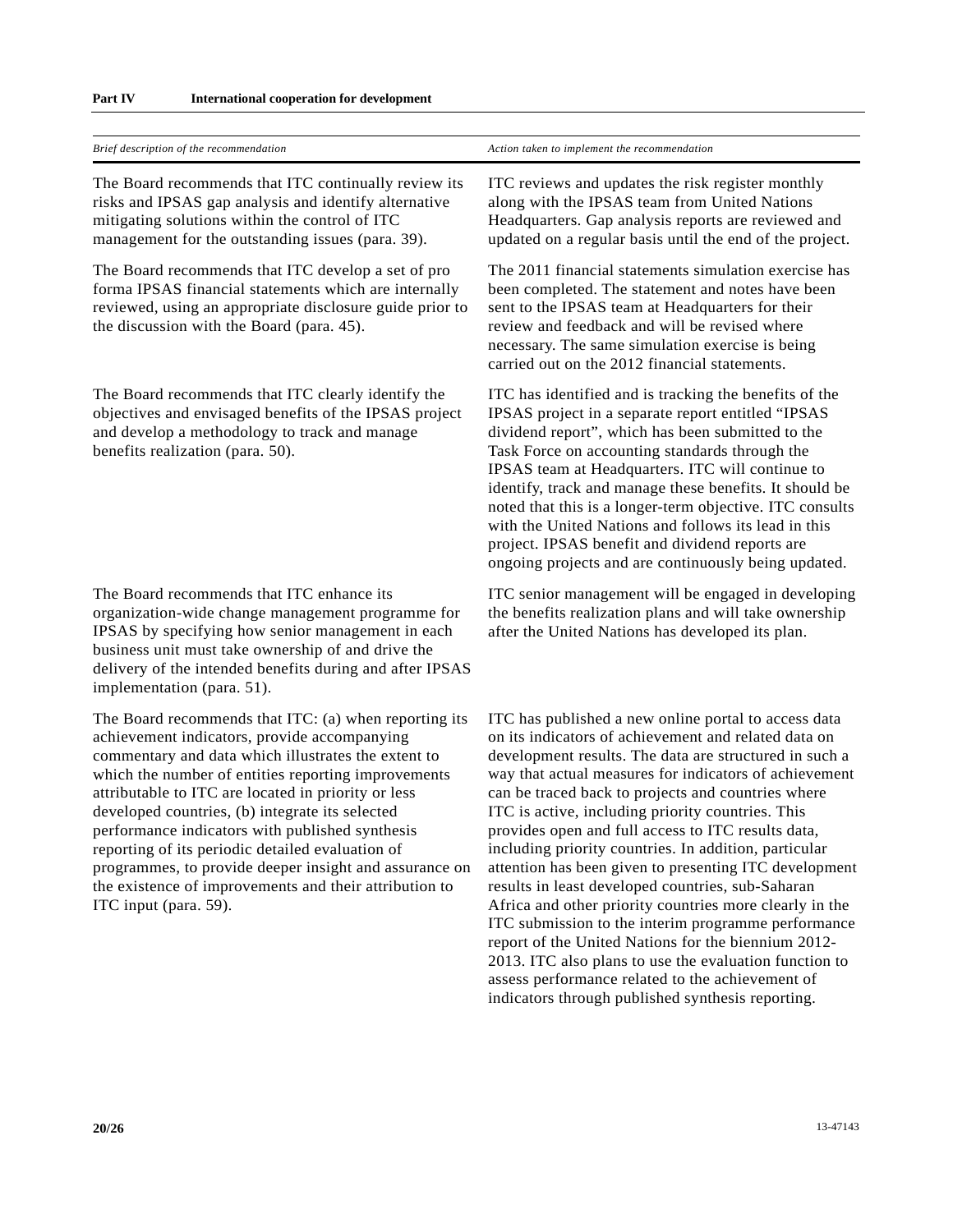#### **Section 13 International Trade Centre**

| ITC will continue to pursue harmonization of<br>reporting with its stakeholders and other trade<br>promotion agencies.                                                                                                                                                                                                                                                                                                                                                                                                                                                                                                                                                         |
|--------------------------------------------------------------------------------------------------------------------------------------------------------------------------------------------------------------------------------------------------------------------------------------------------------------------------------------------------------------------------------------------------------------------------------------------------------------------------------------------------------------------------------------------------------------------------------------------------------------------------------------------------------------------------------|
| ITC is currently conducting a pilot assessment of the<br>cost for delivery of standard outputs. A pilot project to<br>determine the unit costs of some trade-related<br>technical assistance activities has been completed and<br>it covered 16 per cent of the technical assistance<br>expenditure, which produced data on the variability of<br>costs of outputs that are being incorporated into future<br>planning decisions. Further development of this<br>approach is planned for 2014. Upon refinement of the<br>data collected from this exercise, it is expected that the<br>results will serve to facilitate the launch of the Umoja<br>system in the organization. |
| ITC agrees to engage with the Umoja team to explore<br>how best to reflect human resources input cost into<br>projects.                                                                                                                                                                                                                                                                                                                                                                                                                                                                                                                                                        |
| ITC is currently identifying and diffusing good<br>practices in project and programme management. It is<br>expected that this first phase will constitute the basis<br>to progress towards the adoption of a recognized<br>management code. ITC is further developing project<br>management standards and codes as an integral part of<br>its approach to improved management across the<br>whole project and programme life cycle.                                                                                                                                                                                                                                            |
| ITC has developed a new impact assessment<br>methodology to be rolled out in 2013, which will<br>complement existing evaluation activities. Full<br>implementation of this approach is planned for next<br>biennium.                                                                                                                                                                                                                                                                                                                                                                                                                                                           |
| ITC is committed to establishing a system ensuring<br>due accountability to verify the existence of detailed<br>planning for projects during the inception phase. ITC<br>has implemented: (a) an inception phase training;<br>(b) detailed planning of projects; and (c) a design<br>phase portal.                                                                                                                                                                                                                                                                                                                                                                             |
|                                                                                                                                                                                                                                                                                                                                                                                                                                                                                                                                                                                                                                                                                |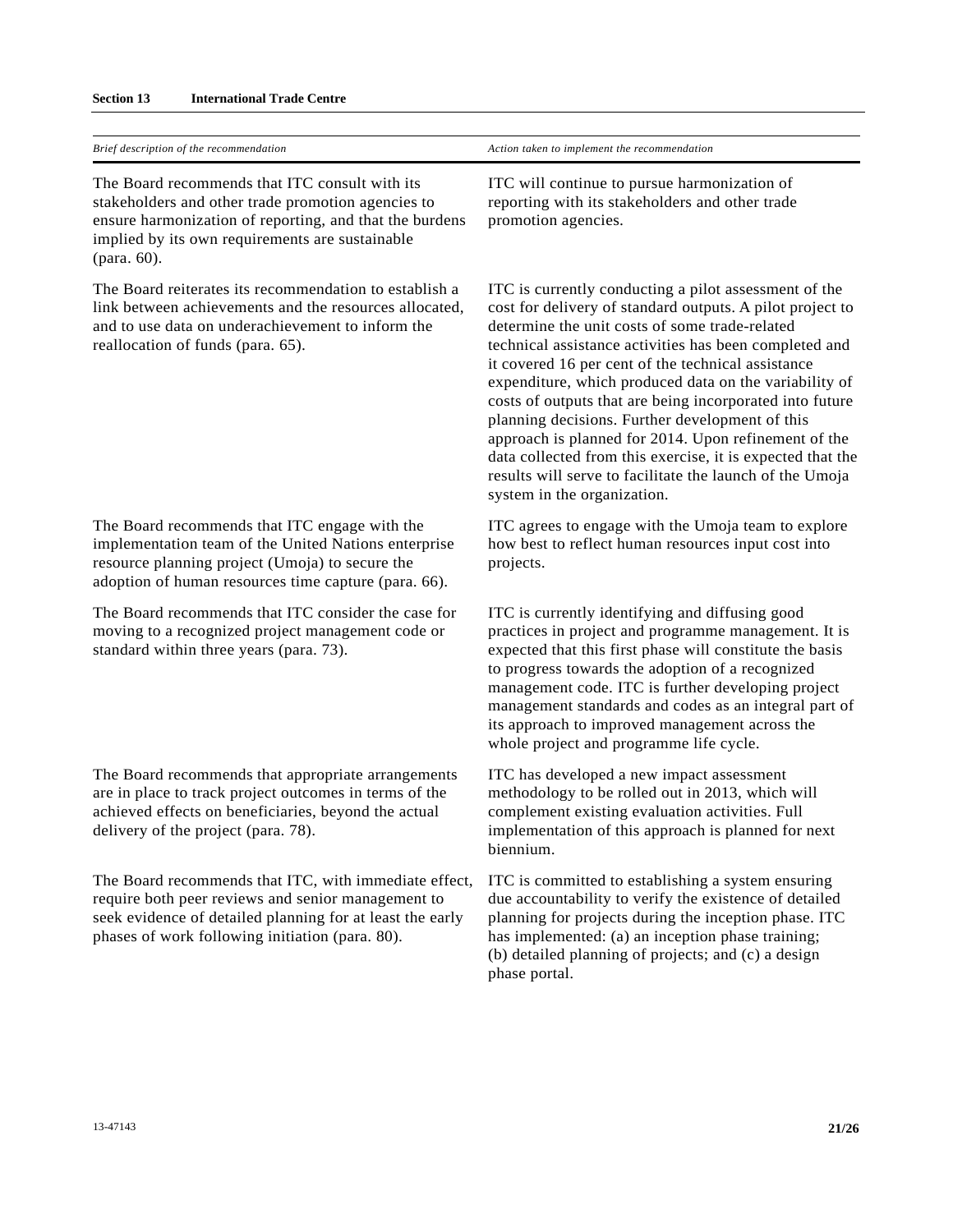*Brief description of the recommendation*  $\blacksquare$  *Action taken to implement the recommendation* 

#### **Board of Auditors**

[\(A/65/5 \(Vol. III\)](http://undocs.org/A/65/5(Vol.III)) and Corr.1)

The Board recommends that ITC, in conjunction with the United Nations, consider a review of its policy for the valuation of leave liability in its implementation of IPSAS (para. 63).

The Board reiterates its previous recommendation that ITC, in conjunction with the United Nations, develop a funding plan for the end-of-service liabilities for the consideration of and approval by the General Assembly and the General Council of WTO (para. 67).

ITC agreed with the Board's recommendation to refine its indicators of achievement and associated targets with a view to better assessing the qualitative impact of its projects (para. 76).

#### **Office of Internal Oversight Services**

Audit of ITC Netherlands Trust Fund, Phase II NTF II project, entitled "Creating sustainable exporter competitiveness in the coffee sector in Uganda"

#### (AE2011/350/01)

OIOS recommends that ITC should strengthen programme management and supervision to ensure that it is able to implement programmes in a timely manner to avoid reductions in available funding resulting from restrictions placed by the donor for funding its future programmes and projects (recommendation 1).

The Administration notes that the treatment of annual leave under IPSAS 25 mirrors that under International Accounting Standard (IAS) 19, and following the recent review of IAS 19, the International Accounting Standards Board has provided additional guidance.

Addressing the recommendation is dependent on a decision by the General Assembly on a funding policy. Once a decision is made, ITC will submit a proposal to the United Nations and WTO for review and approval. For its extrabudgetary operations, ITC will also consider a funding policy in line with that of the United Nations.

The key features of the new framework include a gradual move from outcome to impact measurement. Beyond the monitoring of outcomes, the new proposal intends to gradually move to capturing economic and social indicators of the impact of ITC activities on countries' export and growth performance. ITC is working on improving the outcome indicators and the impact measurement methods.

A programme management team has been fully in place since 2011, with clear project management responsibility for each country, and a programme manager and programme officer for coordinating and monitoring at the overall programme level. Improvements have been made in three areas, namely: (a) in negotiations for the follow-up NTF III programme; (b) specific to the NTF II programme and, in addition, in general programme and project management. More specifically, ITC signed NTF III with the Centre for the Promotion of Imports from Developing Countries in July 2013 with significant improvements, including the areas identified by OIOS such as the flexibility to move contributions across years and a clarified pre-agreed governance structure for NTF III, which was not in place at the outset of NTF II.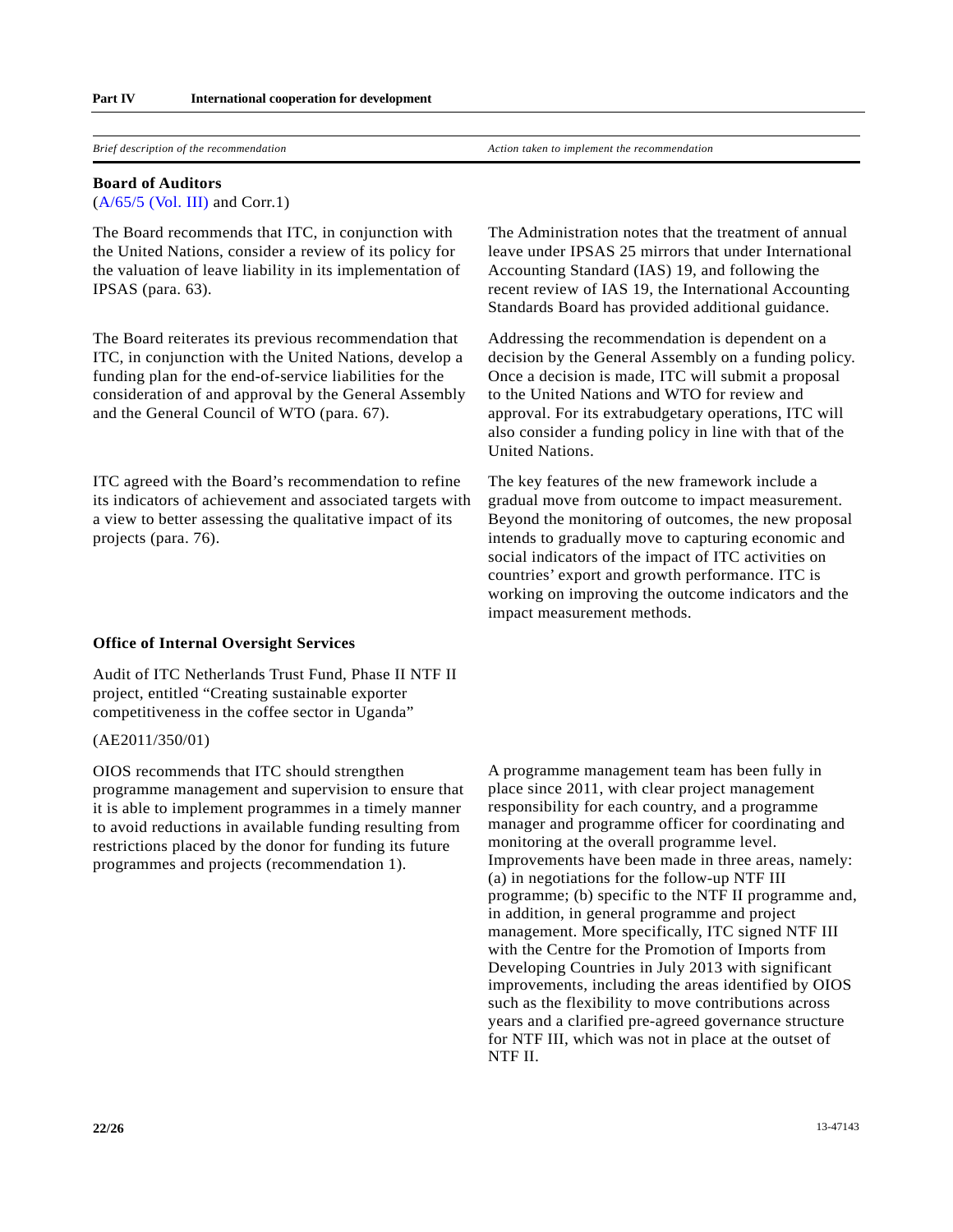| Brief description of the recommendation                                                                                                                                                                                                                                                                                     | Action taken to implement the recommendation                                                                                                                                                                                                                                                                                                                                                                                                                                                                                                                        |
|-----------------------------------------------------------------------------------------------------------------------------------------------------------------------------------------------------------------------------------------------------------------------------------------------------------------------------|---------------------------------------------------------------------------------------------------------------------------------------------------------------------------------------------------------------------------------------------------------------------------------------------------------------------------------------------------------------------------------------------------------------------------------------------------------------------------------------------------------------------------------------------------------------------|
| OIOS recommends that ITC should formalize a corporate<br>level procedure for the assessment, selection and<br>performance evaluation of its implementing partners,<br>including a mechanism to share partners' performance<br>information within ITC (recommendation 2).                                                    | There will be pragmatic guidance regarding the<br>selection of partners, that is, a checklist and a<br>mechanism whereby partners' performance is rated<br>and shared internally, in addition to the donor's<br>partner selection criteria.                                                                                                                                                                                                                                                                                                                         |
| OIOS recommends that ITC should ensure that its work<br>is incorporated in the United Nations Development<br>Assistance Framework for Uganda, in order to realize its<br>commitment to the "One United Nations" initiative and<br>improve scope for collaboration with other United<br>Nations agencies (recommendation 3). | The NTF II team visited the United Nations Country<br>Manager to exchange information on the content and<br>progress of the project supported by ITC in Uganda<br>and to explore ways in which the work of ITC could<br>be included under the United Nations Development<br>Assistance Framework (UNDAF). In addition,<br>consultations were held on how to better link ITC<br>work with UNDP Uganda; and working towards the<br>inclusion of ITC initiatives under the Uganda UNDAF<br>by the end of December 2013.                                                |
| OIOS recommends that ITC should align its internal<br>guidelines on the administration of consultants with the<br>United Nations administrative instruction on consultants<br>and individual contractors (ST/AI/1999/7) to ensure<br>competition (recommendation 9).                                                        | This recommendation is related to the<br>recommendation of the Board of Auditors (A/67/5<br>(Vol. II), para. 19, cited above). In this connection, a<br>consultants database is operational. A roster of more<br>than 2,600 consultants is now the sole source of the<br>Centre's cadre of consultants. The automated<br>recruitment workflow has been introduced, requiring<br>the hiring manager to confirm, in accordance with<br>United Nations administrative instructions, that<br>selection of consultants is based on a competitive<br>recruitment process. |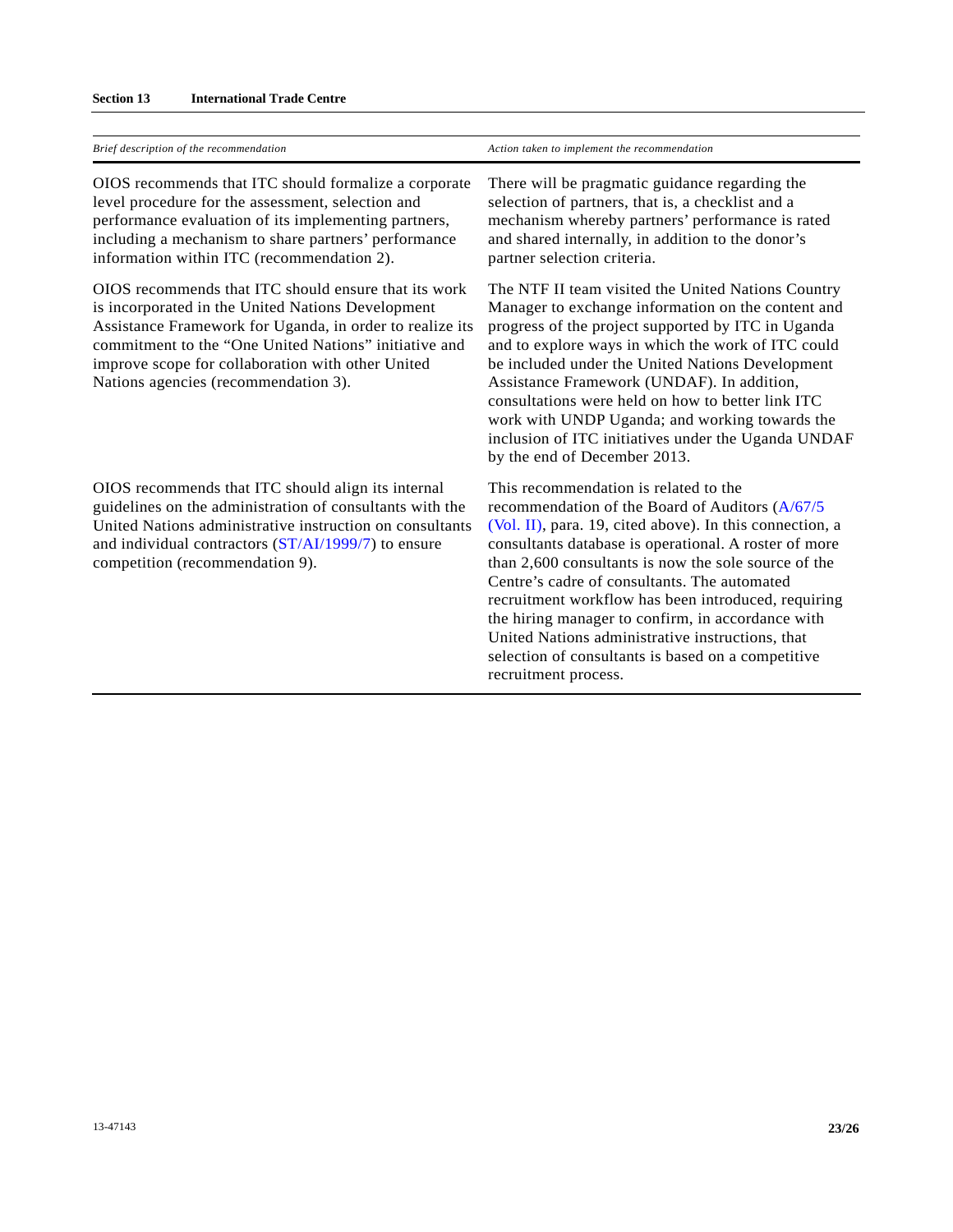# **Annex III**

# **Outputs included in the biennium 2012-2013 not to be delivered in 2014-2015**

| Paragraph     | Output                                                                                                                          | Quantity     | Reason for discontinuation                                                                                                                                                                                                                                                                           |
|---------------|---------------------------------------------------------------------------------------------------------------------------------|--------------|------------------------------------------------------------------------------------------------------------------------------------------------------------------------------------------------------------------------------------------------------------------------------------------------------|
| 13.40 (b) (i) | Foreign trade representation manual                                                                                             | $\mathbf{1}$ | The needs of the trade information<br>environment in which users operate<br>have changed. Accordingly,<br>information about foreign trade<br>representation will be included in<br>other publications and other<br>substantive activities related to<br>strengthening trade support<br>institutions. |
| 13.40 (b) (i) | The Global Enabling Trade Report                                                                                                | $\mathbf{1}$ | This is a publication of a partner<br>institution to which ITC contributes<br>inputs but where ITC does not appear<br>as co-publisher. Accordingly, this<br>output will be recategorized as<br>miscellaneous material.                                                                               |
| 13.40 (b) (i) | Arbitration and Alternative Dispute<br>Resolution: How to Settle<br><b>International Business Disputes</b><br>(revised edition) | $\mathbf{1}$ | The needs of the trade information<br>environment in which users operate<br>have changed. Accordingly, ITC will<br>shift the focus away from trade law<br>towards other focus areas.                                                                                                                 |
| 13.40 (b) (i) | Online Market Research (revised<br>edition)                                                                                     | $\mathbf{1}$ | The needs of the trade information<br>environment in which users operate<br>have changed. Accordingly, this<br>output will be adapted in favour of<br>more targeted substantive activities,<br>including databases and other online<br>resources.                                                    |
| 13.40 (b) (i) | World Directory of Trade Promotion<br>Organizations and Other Trade<br>Support Institutions (revised<br>edition)                | $\mathbf{1}$ | The needs of the trade information<br>environment in which users operate<br>have changed. Accordingly, this<br>output will be recategorized as<br>technical material to better reflect the<br>mode of delivery by which the<br>information is being provided to end<br>users.                        |
| 13.40 (b) (i) | World Directory of Importers'<br>Associations (revised edition)                                                                 | $\mathbf{1}$ | The needs of the trade information<br>environment in which users operate<br>have changed. Accordingly, this<br>output will be recategorized as<br>technical material to better reflect the<br>mode of delivery by which the<br>information is being provided to end                                  |

users.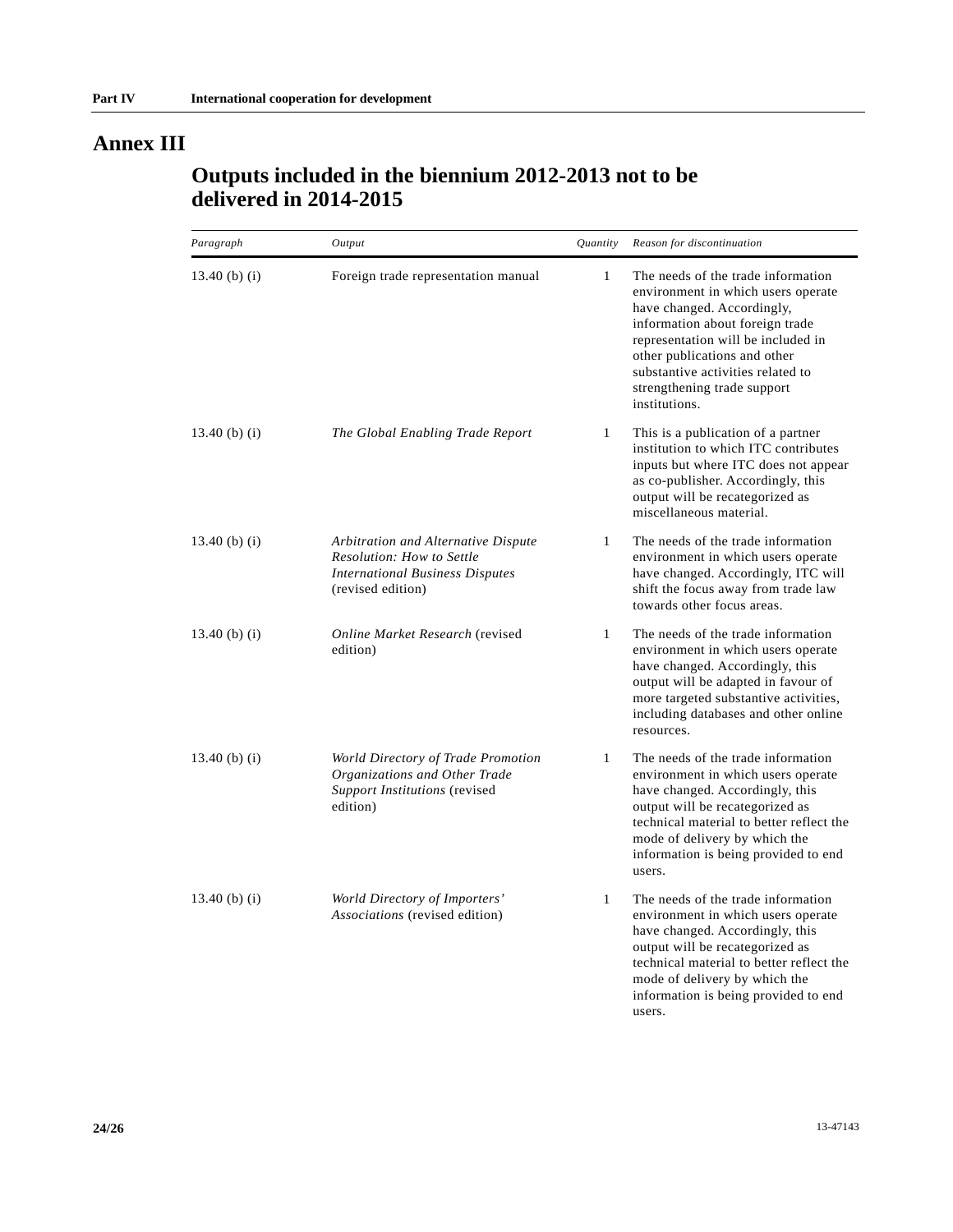| Paragraph         | Output                                                                                                                                                             | Quantity     | Reason for discontinuation                                                                                                                                                                                                                                                                 |
|-------------------|--------------------------------------------------------------------------------------------------------------------------------------------------------------------|--------------|--------------------------------------------------------------------------------------------------------------------------------------------------------------------------------------------------------------------------------------------------------------------------------------------|
| 13.40 $(b)$ $(i)$ | Taxing health — relevance of tariff<br>and tax revenue from anti-malaria<br>commodities in selected pilot<br>$countries - 2012$                                    | 1            | The needs of the trade information<br>environment in which users operate<br>have changed. Accordingly, ITC will<br>shift the focus away from health-<br>related issues towards other focus<br>areas.                                                                                       |
| 13.40 (b) (i)     | Simulate the current state of<br>negotiations regarding market<br>access, domestic support, export<br>subsidies, trade in services and trade<br>facilitation, 2012 | 1            | A new series on current topics in<br>international trade will compensate<br>for this change and respond in a more<br>flexible manner to subject matters<br>such as market access.                                                                                                          |
| 13.40 (b) (i)     | Impact of a trade liberalization<br>within countries of the Organization<br>of Islamic Cooperation in a context<br>of a Doha multilateral liberalization.<br>2012  | 1            | A new series on current topics in<br>international trade will compensate<br>for this change and respond in a more<br>flexible manner to subject matters like<br>trade liberalization and south-south<br>trade.                                                                             |
| 13.40 (b) (i)     | Leveraging social media to increase<br>exports: the small and medium-sized<br>enterprises perspective                                                              | $\mathbf{1}$ | The needs of the trade information<br>environment in which users operate<br>have changed. Accordingly, this<br>output will be adapted in favour of<br>more targeted substantive activities,<br>including customized guidebooks and<br>fact sheets.                                         |
| 13.40 (b) (i)     | Mobile business solutions for<br>export-driven supply chains                                                                                                       | 1            | The needs of the trade information<br>environment in which users operate<br>have changed. Accordingly, this<br>output will be adapted in favour of<br>more targeted substantive activities,<br>including customized guidebooks and<br>fact sheets.                                         |
| 13.40 $(b)$ $(i)$ | Business generation methodology                                                                                                                                    | 1            | The needs of the trade information<br>environment in which users operate<br>have changed. Accordingly, this<br>output will be adapted in favour of<br>more targeted substantive activities,<br>including customized guidebooks and<br>fact sheets.                                         |
| 13.40 (b) (i)     | Foreign trade representatives<br>methodology and training pack                                                                                                     | $\mathbf{1}$ | The needs of the trade information<br>environment in which users operate<br>have changed. Accordingly,<br>information about foreign trade<br>representation will be included in<br>other publications and other<br>substantive activities related to the<br>strengthening of trade support |

institutions.